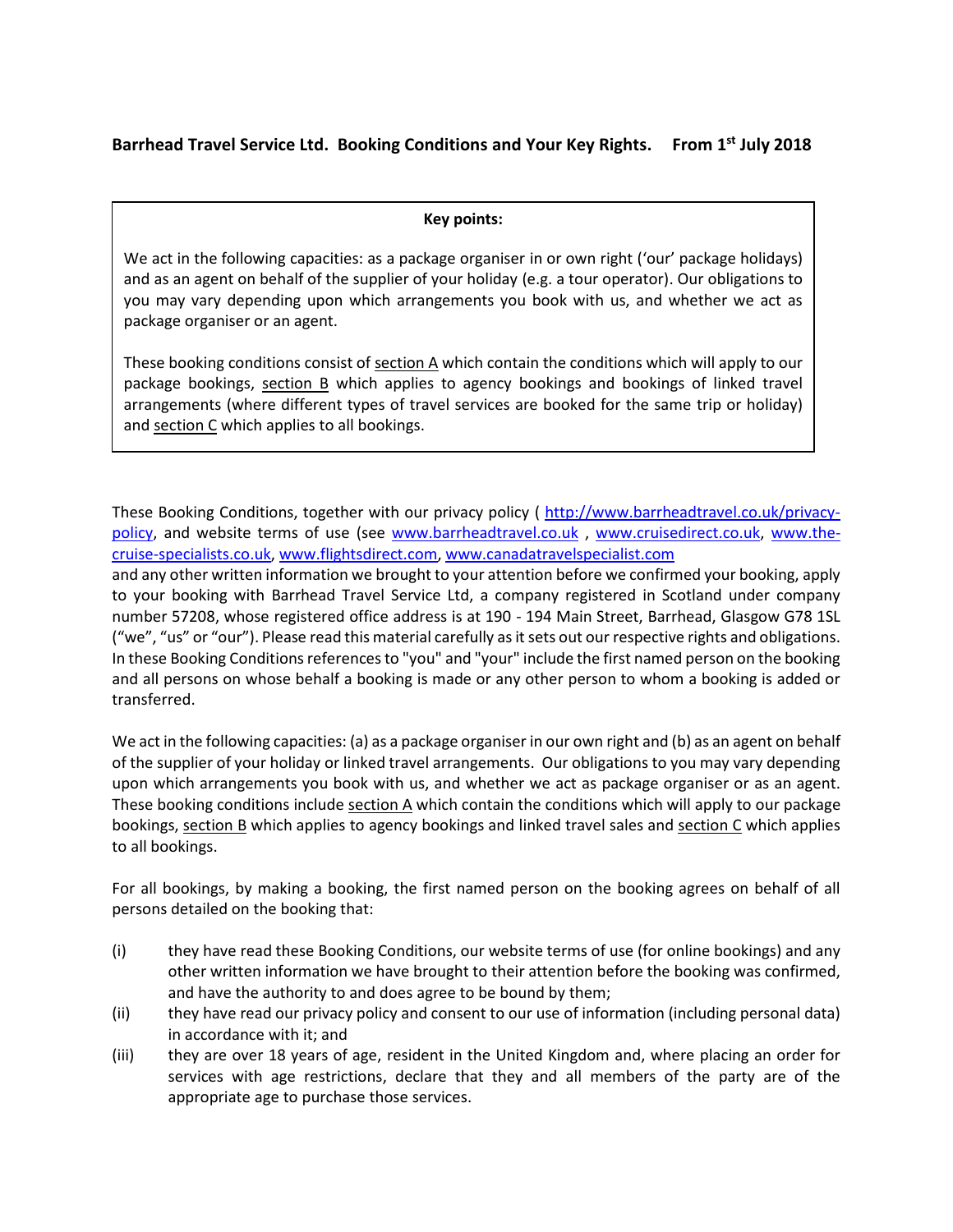#### **SECTION A – 'OUR' PACKAGE HOLIDAYS**

#### **Key points:**

You enter into a contract with us when we issue our confirmation invoice. If you then cancel, there will be cancellation charges. Initially this is your deposit, but after you've paid the balance of the holiday price, charges rise and can go up to 100%.

You can make changes to your booking in certain circumstances. We make a charge for this. We can change and cancel your booking. We'll pay you compensation in certain circumstances.

We are responsible to you for providing your holiday but there are legal limits.

We are a Member of ABTA and we provide protection for your flight based Package holidays through our Air Travel Operators Licence number 5346 and for holidays which do not include a flight through supplier failure insurance.

You have certain key rights under the Package Travel and Linked Travel Arrangements Regulations 2018 which can be found at http://www.legislation.gov.uk/uksi/2018/634/contents/made. These are set out at the end of these Booking Conditions.

**NB read the full terms below for more information and for other important rights and obligations.**

**Definition of Package:** A package exists if you book a pre-arranged combination of at least two of the following components when sold or offered for sale at an inclusive price and when the service covers a period of more than twenty-four hours or includes overnight accommodation: (a) transport; (b) accommodation; (c) other tourist services not ancillary to transport or accommodation and accounting for a significant proportion of the package.

Where you have booked a Package with us, we will accept responsibility for it in accordance with these Booking Conditions as an "organiser".

#### **1 Booking and Paying For Your Arrangements**

A booking is made with us when: (a) you tell us that you would like to accept our written or verbal quotation; (b) you pay us the deposit we ask for at the time of booking; and (c) we issue you with a booking confirmation following receipt of your deposit. We reserve the right to return your deposit and decline to issue a confirmation at our absolute discretion. A binding contract will come into existence between you and us as soon as we have issued you with a booking confirmation, which confirms the details of your booking and which will be sent to you or your travel agent.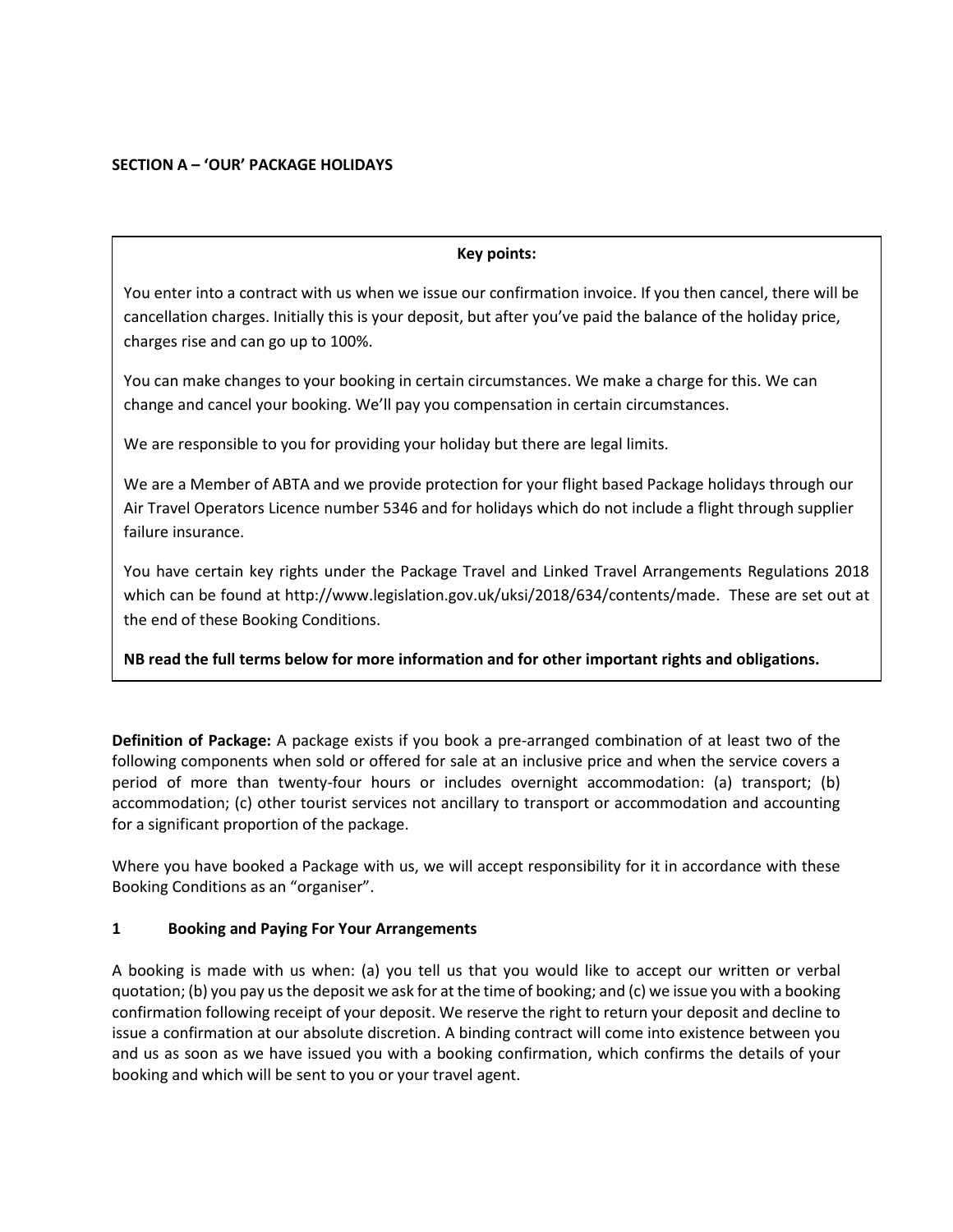If your confirmed arrangements include a flight, we (or if you booked via an authorised agent of ours, that agent) will issue you with an ATOL Certificate and a confirmation. Upon receipt, if you believe that any details on the ATOL Certificate or confirmation or any other document are wrong you must advise us immediately as changes cannot be made later and it may harm your rights if we are not notified of any inaccuracies in any document within ten days of our sending it out (five days for tickets).

The balance of the cost of your arrangements (including any applicable surcharges) is due on the date specified on your confirmation invoice prior to scheduled departure. If we do not receive this balance in full and on time, we reserve the right to treat your booking as cancelled by you in which case the cancellation charges set out in clause 5 below will become payable.

## **2 Pricing**

We reserve the right to amend the price of holidays at any time before a booking is made with us and correct errors in the prices of confirmed holidays. The price of your confirmed holiday is also subject to variations in:

- (i) transportation costs, including the cost of fuel;
- (ii) dues, taxes or fees chargeable for services such as tourist taxes, landing taxes or embarkation or disembarkation fees at ports and airports; and
- (iii) the exchange rates used to calculate your arrangements.

Such variations could include but are not limited to cost changes which are part of our contracts with airlines (and their agents), cruise ship operators and any other transport providers and would be calculated on the basis of the revised costs charged under our contract with such parties. We will absorb and you will not be charged for any increase equivalent to 2% of the price of your Package, which excludes insurance premiums and any amendment charges and/or additional services or travel arrangements. You will be charged for the amount over and above that, plus an administration charge of £1.00 per person together with an amount to cover agents' commission. If this means that you have to pay an increase of more than 8% of the price of your Package (excluding any insurance premiums, amendment charges and/or additional services or travel arrangements), you will have the option of accepting a change to another Package if we are able to offer one (if this is of equivalent or higher quality you will not have to pay more but if it is of lower quality you will be refunded the difference in price), or cancelling and receiving a full refund of all monies paid to us, except for any insurance premiums and any amendment charges and/or additional services or travel arrangements. Should you decide to cancel for this reason, you must exercise your right to do so within 14 days from the issue date printed on your final invoice. Other than to correct errors in late bookings, there will be no change made to the price of your confirmed Package within [20] days of your departure nor will refunds be paid during this period. We will consider an appropriate refund of insurance premiums paid if you can show that you are unable to transfer or reuse your policy. Should the price of your holiday go down due to the changes mentioned above, then any refund due will be paid to you less administrative costs incurred by us. However, please note that travel arrangements are not always purchased in local currency and some apparent changes have no impact on the price of your travel due to contractual and other protection in place.

#### **3 Financial protection**

We provide full financial protection for our package holidays.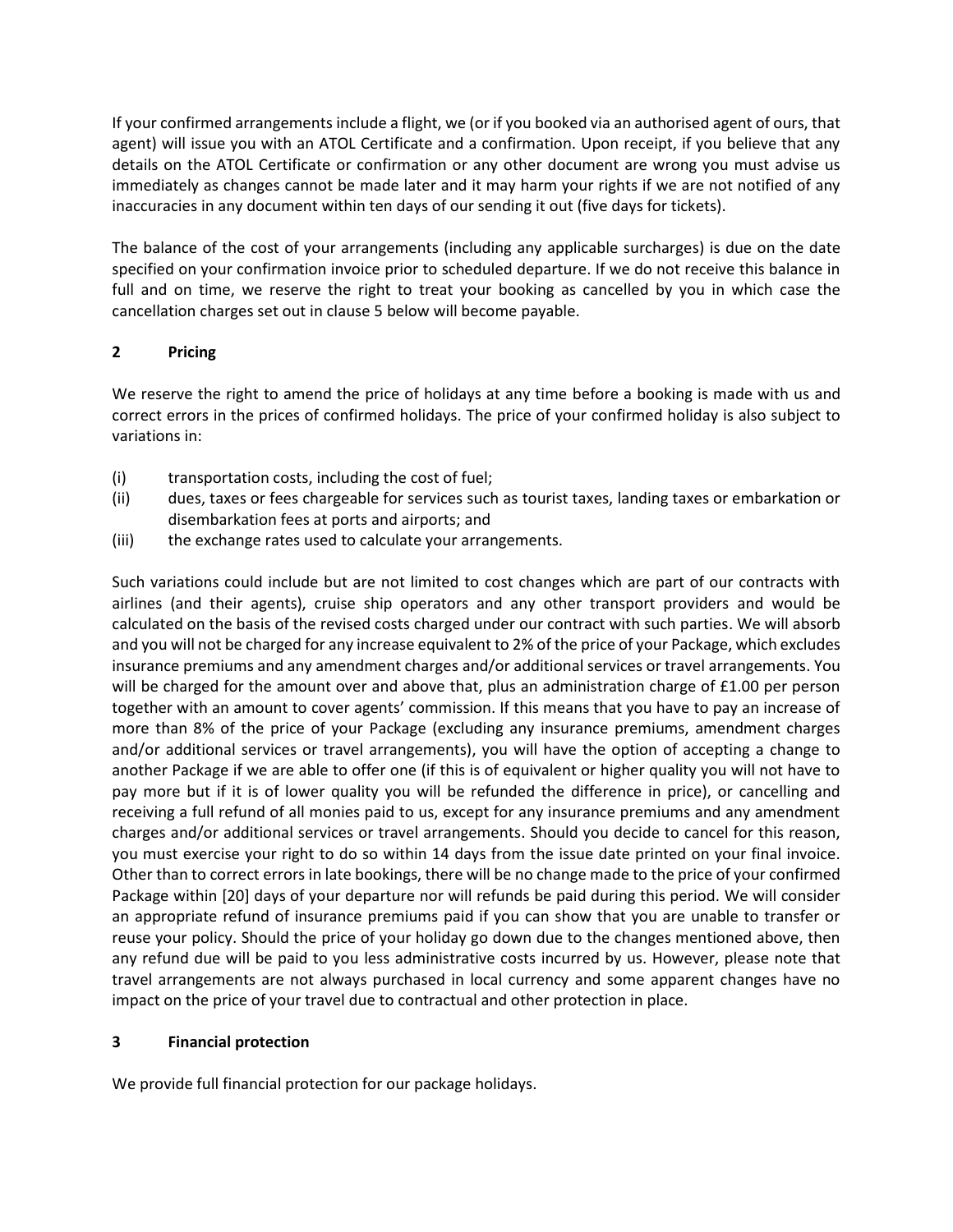(i) For flight-based holidays this is through our Air Travel Organiser's License number 5346. When you buy an ATOL protected flight or flight inclusive holiday from us you will receive an ATOL Certificate. This lists what is financially protected, where you can get information on what this means for you and who to contact if things go wrong. We will provide you with the services listed on the ATOL Certificate (or a suitable alternative). In some cases, where we are not able to do so for reasons of insolvency, an alternative ATOL holder may provide you with the services you have bought or a suitable alternative (at no extra cost to you). You agree to accept that in those circumstances the alternative ATOL holder will perform those obligations and you agree to pay any money outstanding to be paid by you under your contract to that alternative ATOL holder. However, you also agree that in some cases it will not be possible to appoint an alternative ATOL holder, in which case you will be entitled to make a claim under the ATOL scheme (or your credit card issuer where applicable).

If we are unable to provide the services listed (or a suitable alternative, through an alternative ATOL holder or otherwise) for reasons of insolvency, the Trustees of the Air Travel Trust may make a payment to (or confer a benefit on) you under the ATOL scheme. You agree that in return for such a payment or benefit you assign absolutely to those Trustees any claims which you have or may have arising out of or relating to the non-provision of the services, including any claim against us, the travel agent (or your credit card issuer where applicable). You also agree that any such claims may be re-assigned to another body, if that other body has paid sums you have claimed under the ATOL scheme.

(ii) When you buy a package holiday that doesn't include a flight, protection is provided by way of Supplier Failure Insurance.

#### **4 Changes by You**

If you wish to change any part of your booking arrangements after our confirmation invoice has been issued, you must inform us in writing as soon as possible. This should be done by the first named person on the booking. Whilst we will do our best to assist, we cannot guarantee that we will be able to meet your requested change. Where we can meet a request, all changes will be subject to payment of an administration fee of £50 per person (£35.00 per person for our Barrhead Travel Holiday Programme) per change as well as any applicable rate changes or extra costs incurred as well as any costs incurred by ourselves and any costs or charges incurred or imposed by any of our suppliers. You should be aware that these costs could increase the closer to the departure date that changes are made and you should contact us as soon as possible. Where we are unable to assist you and you do not wish to proceed with the original booking we will treat this as a cancellation by you. A cancellation fee may be payable.

## **Note: Certain arrangements may not be amended after they have been confirmed and any alteration could incur a cancellation charge of up to 100% of that part of the arrangements.**

**This includes our own Barrhead Holidays programme where special conditions apply:**

- **(i) Changes are permitted more than 4 weeks before departure**
- **(ii) The destination cannot be changed within 4 weeks of departure**
- **(iii) Name changes are permitted up to 72 hours before departure**

Please note the administration fee applies to all these changes.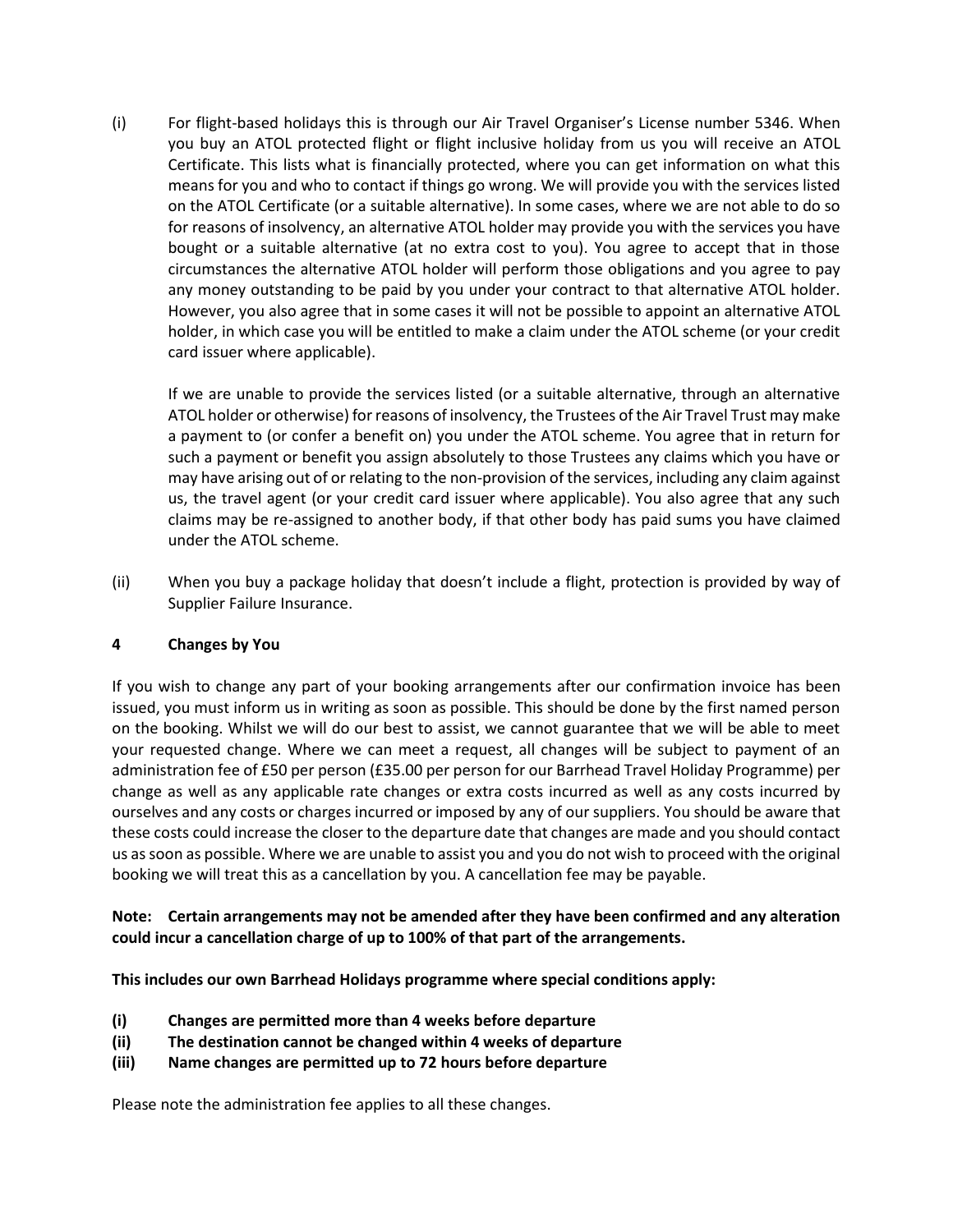## **5 If you cancel**

If you or any other member of your party decides to cancel your confirmed booking you must notify us in writing. Your notice of cancellation will only take effect when it is received in writing by us at our offices and will be effective from the date on which we receive it. We recommend that you use recorded delivery. Since we incur costs in cancelling your arrangements, you will have to pay the applicable cancellation charges shown below (The cancellation charge detailed is calculated on the basis of the total booking price payable by the person(s) cancelling, excluding insurance premiums and amendment charges as these are not refundable in the event of a cancellation):-

| Period before departure within which<br>notice of cancellation is receive by us in<br>writing | $\frac{9}{6}$<br>οf<br>total<br>booking price* |
|-----------------------------------------------------------------------------------------------|------------------------------------------------|
| More than 84 days                                                                             | Loss of Deposit**                              |
| 84-50 days                                                                                    | 30% or deposit if greater                      |
| $49 - 29$ days                                                                                | 50%                                            |
| 28 days or less                                                                               | 100%                                           |

\*Bookings that include budget/Low Cost or Schedule Flights and some Cruise Companies and/or Apex train tickets may incur different cancellation charges as a result of the cancellation charges imposed by these suppliers. In that event, our cancellation charges will be increased, if needed, to cover our liability for the additional cancellation charges imposed by these suppliers. Some accommodation providers may also require additional non-refundable deposits, which will not be returned to you upon cancellation and which may make our cancellation charges higher than that shown above in order to cover our liability for the additional cancellation charges imposed by these suppliers. Please enquire at the time of booking.

\*\*Where a low deposit has been paid at the time of cancellation you will be required to pay the remainder of the full deposit.

Note: Certain arrangements may not be amended after they have been confirmed and any alteration or cancellation could incur a cancellation charge of up to 100% of that part of the arrangements in addition to the charge above.

If the reason for your cancellation is covered under the terms of your insurance policy, you may be able to reclaim these charges. We will deduct the cancellation charge(s) from any monies you have already paid to us.

If you or any member of your party wishes to do so, that person(s) may transfer their place to someone else (introduced by you and satisfying all the conditions applicable to the arrangements) providing we are notified not less than 7 days before departure, meet all costs and charges incurred by us and/or incurred or imposed by any of our suppliers and the transferee agrees to these booking conditions and all other terms of the contract between us. If you are unable to find a replacement, cancellation charges as set out will apply in order to cover our estimated costs. Otherwise, no refunds will be given for passengers not travelling or for unused services.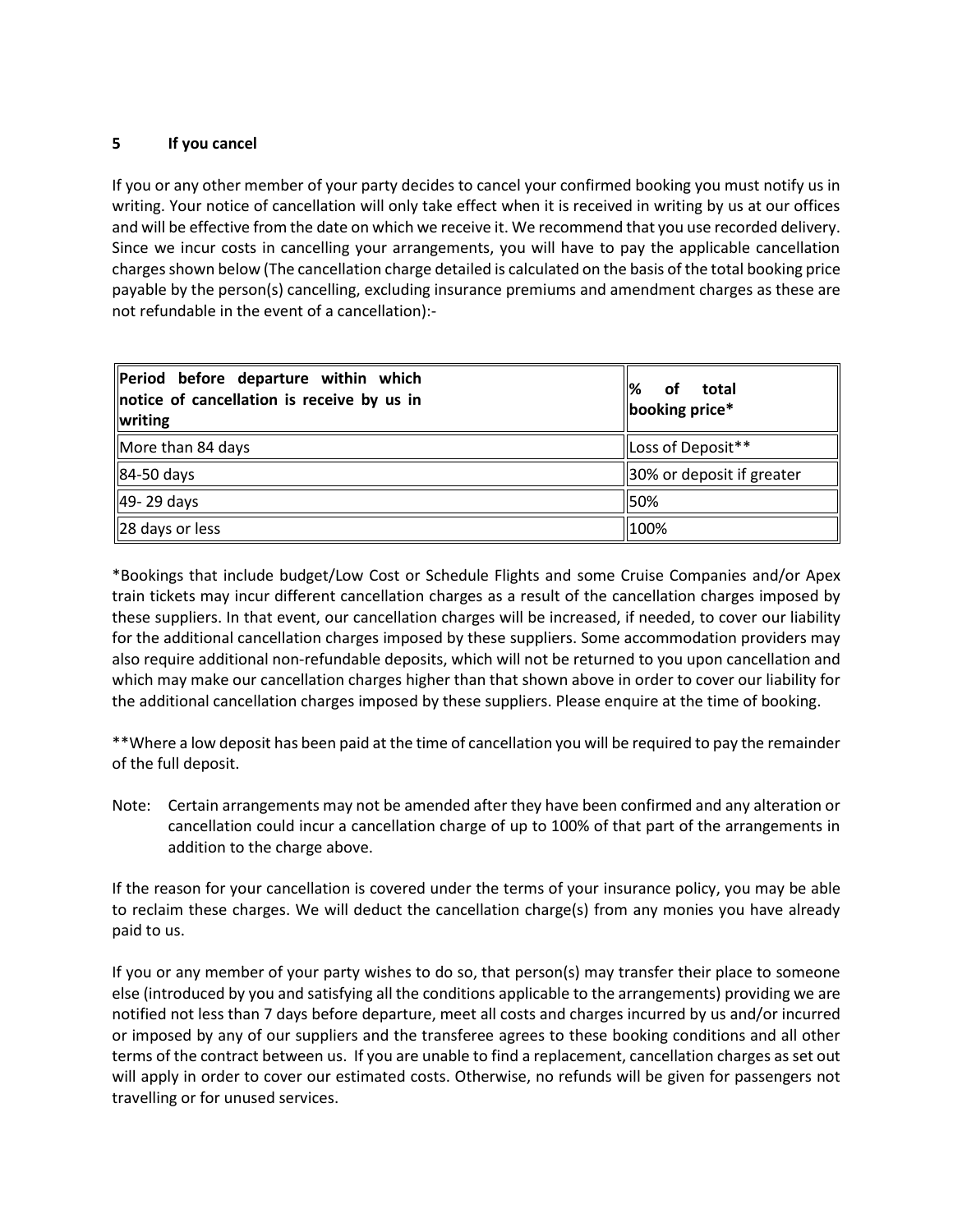#### **6 If We change or cancel**

It is unlikely that we will have to make any changes to your travel arrangements, but we do plan the arrangements many months in advance. Occasionally, we may have to make changes and we reserve the right to do so at any time. Most of these changes will be minor and we will advise you or your travel agent of them at the earliest possible date. We also reserve the right in any circumstances to cancel your travel arrangements. For example, if the minimum number of clients required for a particular travel arrangement is not reached, we may have to cancel it and may do so up to 48 hours before departure where your trip is for less than 2 days; up to 7 days before departure where your trip is between 2 and 6 days; and up to 20 days before departure where your trip is for more than 6 days. However, [where no minimum number of clients is required under your booking] we will not cancel your travel arrangements less than 60 days before your departure date, except for reasons of force majeure (see Section C(9)) or failure by you to pay the final balance.

Most alterations will be minor and while we will do our best to notify you or your travel agent of any changes as soon as reasonably possible if there is time before your departure, we will have no other liability to you. Examples of "minor changes" include the following when made before departure:

- (i) Any change in the advertised identity of the carrier(s), flight timings, and/or aircraft type.
- (ii) A change of outward departure time or overall length of your holiday of twelve hours or less.
- (iii) A change of accommodation to another of the same standard or classification.

Occasionally we may have to make a major change to your confirmed arrangements. "Examples of "major changes" include the following, when made before departure:

- (i) A change of hotel accommodation area for the whole or a significant part of your time away.
- (ii) A change of hotel accommodation to that of a lower standard or classification for the whole or a significant part of your time away.
- (iii) A change of outward departure time or overall length of your arrangements of twelve or more hours.
- (iv) A change of UK departure airport, as long as that change is not from one London airport to another London airport ( London airports are Heathrow, Gatwick, Stansted, Luton and London City'), or as long as that change is not from Glasgow to Edinburgh ( including Glasgow Prestwick).

If we have to make a major change or cancel, we will tell you as soon as possible and if there is time to do so before departure, we will offer you the choice of:

- (i) (for major changes) accepting the changed arrangements;
- (ii) having a refund of all monies paid; or
- (iii) accepting an offer of alternative travel arrangements of lower, equivalent or superior quality from us, if available (we will refund any price difference if the alternative is of a lower value).

You must notify us of your choice within 7 days of our offer. If you fail to do so we will assume that you have chosen to accept the change or alternative booking arrangements.

If we make a major change or cancel, we will (subject to the exclusions noted below) also pay compensation as detailed below: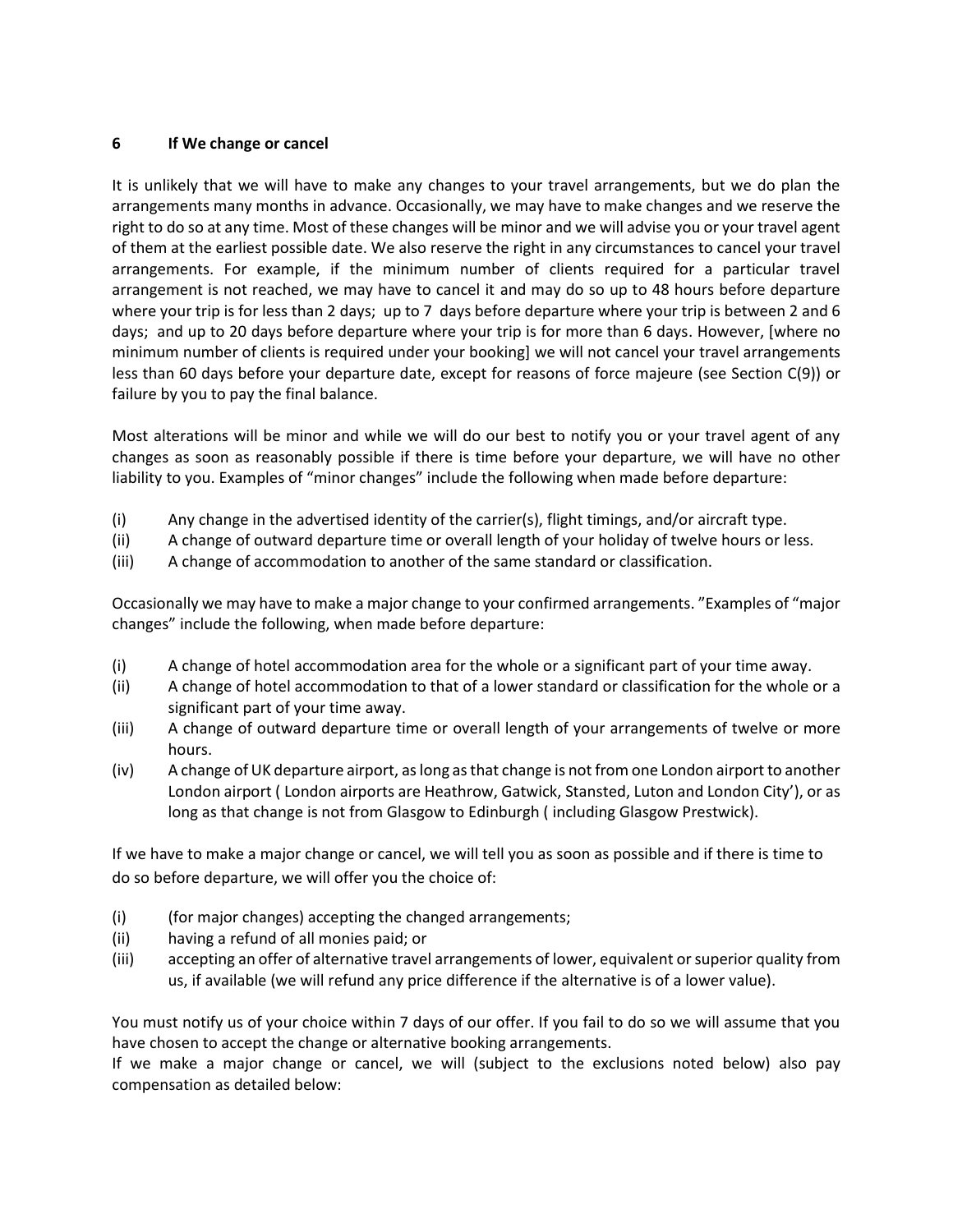| change is notified     | Period before departure when a major Compensation payable per full fare paying passenger (for<br>children see below)* |
|------------------------|-----------------------------------------------------------------------------------------------------------------------|
| More than 98 days      | E0.00                                                                                                                 |
| $\parallel$ 98-43 days | £10.00                                                                                                                |
| $\parallel$ 42-29 days | E20.00                                                                                                                |
| $\ $ 28-8 days         | £30.00                                                                                                                |
| $\vert$ 7-0 days       | E40.00                                                                                                                |

**\***A child invoiced at a reduced rate will be paid credit/compensation on a pro rata basis of the adult rate.

The compensation that we offer does not exclude you from claiming more if you are entitled to do so.

We will not pay you compensation:

(i) in the event we are forced to make a change or cancel as a result of unusual and unforeseeable circumstances beyond our control, the consequences of which we could not have avoided even with all due care. When we refer to circumstances beyond our control we mean any event that we, or the supplier in question, could not foresee or avoid, even after taking all reasonable care. Such circumstances will usually include, but are not limited to, war, threat of war, airport closures, airspace closures (as well as other air traffic management decisions which may give rise to long or overnight delays or cancellations of one or more flights), epidemic, significant risks to human health such as the outbreak of a serious disease at the travel destination, natural or nuclear disaster, serious security problems such as terrorist activity, civil unrest or events arising out of political instability, industrial dispute or strikes, bad weather (actual or threatened), Foreign Office advising against travel to a particular destination and significant building work taking place outside of your accommodation (such as resort development).

(ii) if we make a minor change;

(iii) if we cancel as a result of your failure to make full payment on time;

(iv) where the change(s) or cancellation by us arises out of alterations to the confirmed booking requested by you; or

(v) if we cancel your arrangements because the minimum number of participants to run the arrangements has not been reached. (We will tell you if we have to cancel for this reason within the time periods set out in the first paragraph of this section 6.

The above sets out the maximum extent of our liability for changes and cancellations and we regret we cannot meet any expenses or losses you may incur as a result of change or cancellation. Please note: where accommodation with a higher price than the original accommodation is offered by us and accepted by you, the difference in price will be deducted from any compensation payable.

Very rarely, we may be forced by "force majeure" (see Section C(9)) to change or terminate your arrangements after departure. If this situation does occur, we regret we will be unable to make any refunds (unless we obtain any from our suppliers), pay you compensation or meet any costs or expenses you incur as a result.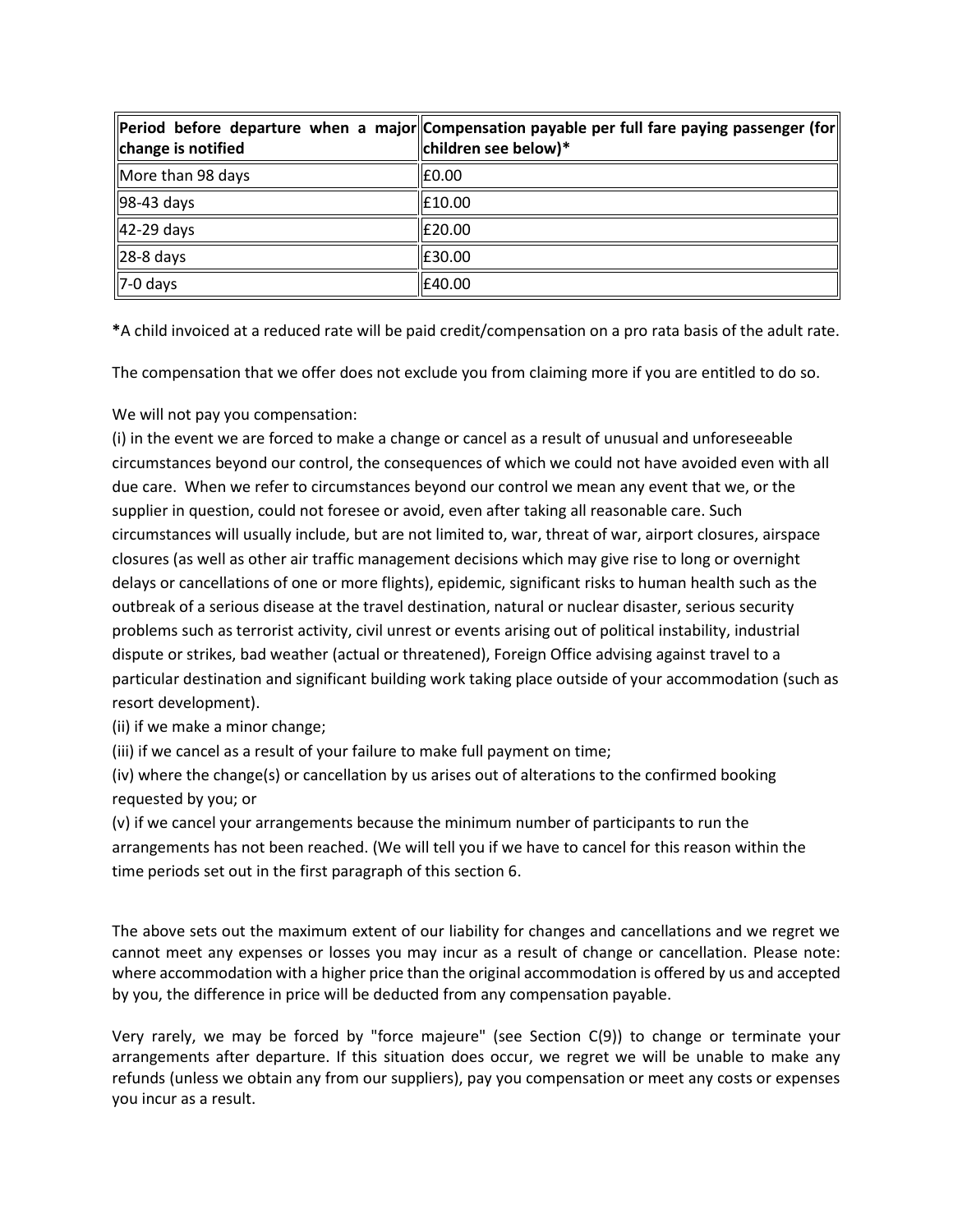If you or any of your party have difficulties on your trip, we shall (at no charge to you unless the difficulty has arisen due to you or the other traveller or through your or their negligence) provide appropriate assistance including providing appropriate information on health services, local authorities and consular assistance and assist you with making distance communications and making alternative travel arrangements. If we become unable to provide a significant proportion of the services that you have booked with us after you have departed, we will make suitable alternative arrangements for you at no extra charge and, if appropriate in all the circumstances, will compensate you for the difference between the services to be supplied under the contract and those supplied. If it is impossible to make these arrangements, or you do not accept them for good reasons, we will, where appropriate, provide you with equivalent transport back to the place of departure or to another place to which you agree and will, if appropriate, compensate you. If it is impossible to ensure your return as scheduled due to unavoidable and extraordinary circumstances, we will bear the cost of necessary accommodation, if possible of equivalent category, for a maximum of three nights. The limit doesn't apply to persons with reduced mobility and any person accompanying them, pregnant women and unaccompanied minors, or persons in need of specific medical assistance, provided that you notified us of these needs at least 48 hours before the start of your holiday.

#### **7 Complaints**

We make every effort to ensure that your holiday arrangements run smoothly but if you do have a problem during your holiday, please inform the relevant supplier (e.g. your hotelier) immediately who will endeavor to put things right

If the problem cannot be resolved and you wish to complain further, you must send formal written notice of your complaint to us at our Customer Services department at 190-194 Main Street, Barrhead, Glasgow, G78 1SL. We recommend that you send this notice within 28 days of the end of your stay, giving your booking reference and all other relevant information. Please keep your letter concise and to the point. This will assist us to quickly identify your concerns and speed up our response to you.

If you experience illness in resort you should report this to the hotel or the local representative or use the 24-hour telephone number printed on your documentation. You should also consult a local doctor. If, on return to the UK, your symptoms are ongoing, you should make arrangements to visit your local GP. Failure to follow the procedure set out in this clause may affect ours and the applicable supplier's ability to investigate your complaint. It may also affect your rights under this contract.

## **Warning: the potential consequences of making fraudulent complaints and claims, include being reported to the Police and facing legal proceedings**.

#### **8 Your Behaviour**

All guests travelling with us are expected to conduct themselves in an orderly and acceptable manner and not to disrupt the enjoyment of other travellers. If in our opinion or in the opinion of any hotel manager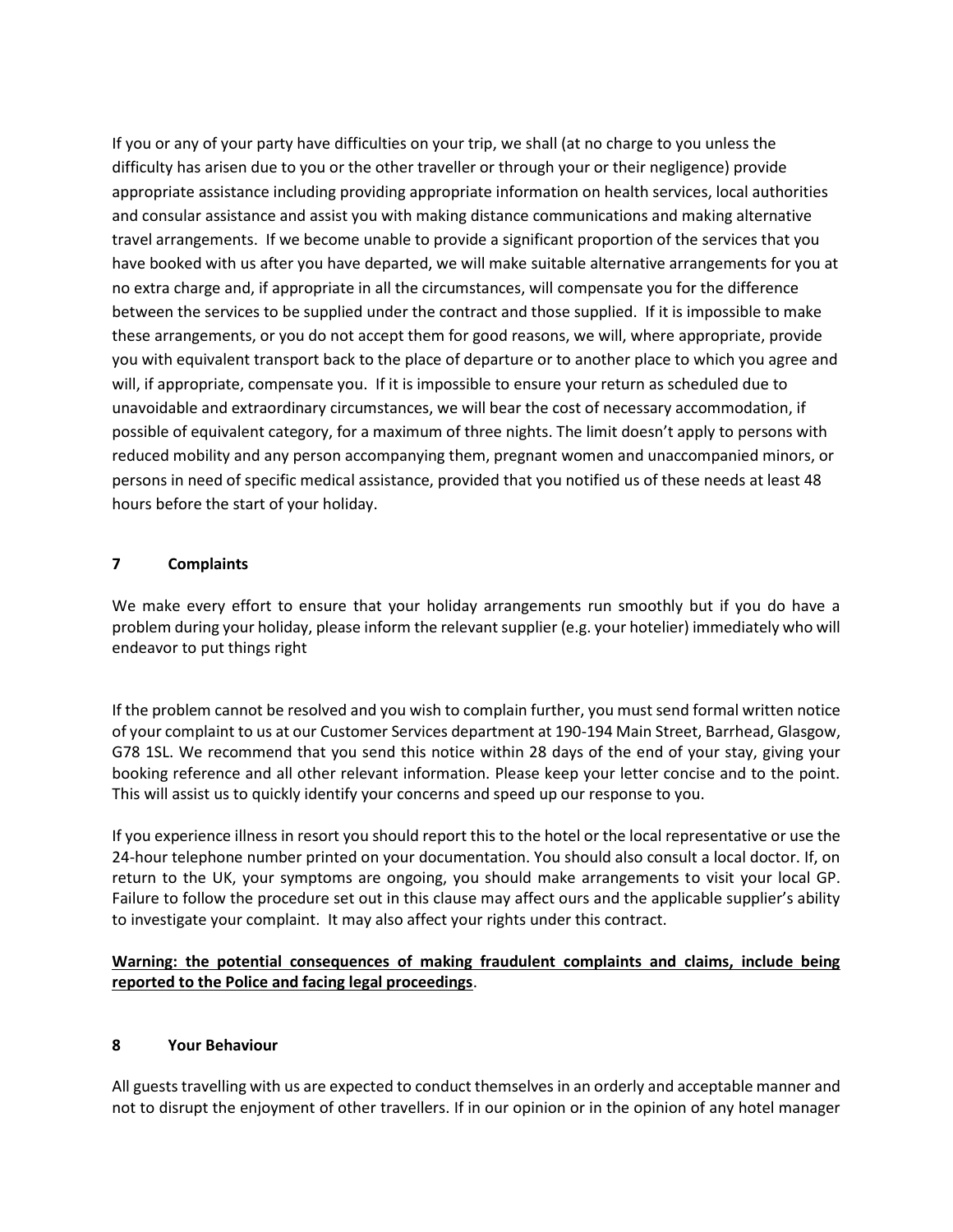or any other person in authority, your behaviour or that of any member of your party is causing or is likely to cause distress, danger or annoyance to any of our other guests or any third party or damage to property, or to cause a delay or diversion to transportation, we reserve the right to terminate your booking arrangements with us immediately. In the event of such termination our liability to you and/or your party will cease and you and/or your party will be required to leave your accommodation or other service immediately. We will have no further obligations to you and/or your party. No refunds for lost accommodation or any other service will be made and we will not pay any expenses or costs incurred as a result of termination. You and/or your party may also be required to pay for loss and/or damage caused by your actions and we will hold you and each member of your party jointly and individually liable for any damage or losses caused by you or any member of your party. Full payment for any such damage or losses must be paid directly to the hotel manager or other supplier prior to departure from the hotel. If you fail to make payment, you will be responsible for meeting any claims (including legal costs) subsequently made against us as a result of your actions together with all costs we incur in pursuing any claim against you. We cannot be held responsible for the actions or behaviour of other guests or individuals who have no connection with your booking arrangements or with us.

## **9 Our Responsibilities:**

(1) We will accept responsibility for the arrangements we agree to provide or arrange for you as an "organiser". Subject to these booking conditions, if the contract we have with you is not performed or is improperly performed by us or our suppliers we will pay you appropriate compensation. The level of such compensation will be calculated taking into consideration all relevant factors such as but not limited to the extent to which our or our employees' or suppliers' negligence affected the overall enjoyment of your holiday.

(2) We will not be responsible or pay you compensation for any injury, illness, death, loss, damage, expense, cost or other claim of any description to the extent it results from:-

- (a) the act(s) and/or omission(s) of the person(s) affected;
- (b) the act(s) and/or omission(s) of a third party unconnected with the provision of the services contracted for and which were unforeseeable or unavoidable; or
- (c) unusual or unforeseeable circumstances beyond our or our supplier(s) control, the consequences of which could not have been avoided even if all due care had been exercised; or
- (d) an event which either ourselves or our suppliers could not, even with all due care, have foreseen or forestalled.

(3) The amount of compensation we may have to pay you if we are found liable under this clause is limited as follows:

(a) Loss of and/or damage to any luggage or personal possessions and money,

The maximum amount we will have to pay you in respect of these claims is an amount equivalent to the excess on your insurance policy which applies to this type of loss per person in total because you are required to have adequate insurance in place to cover any losses of this kind.

(b) Claims which do not involve injury, illness or death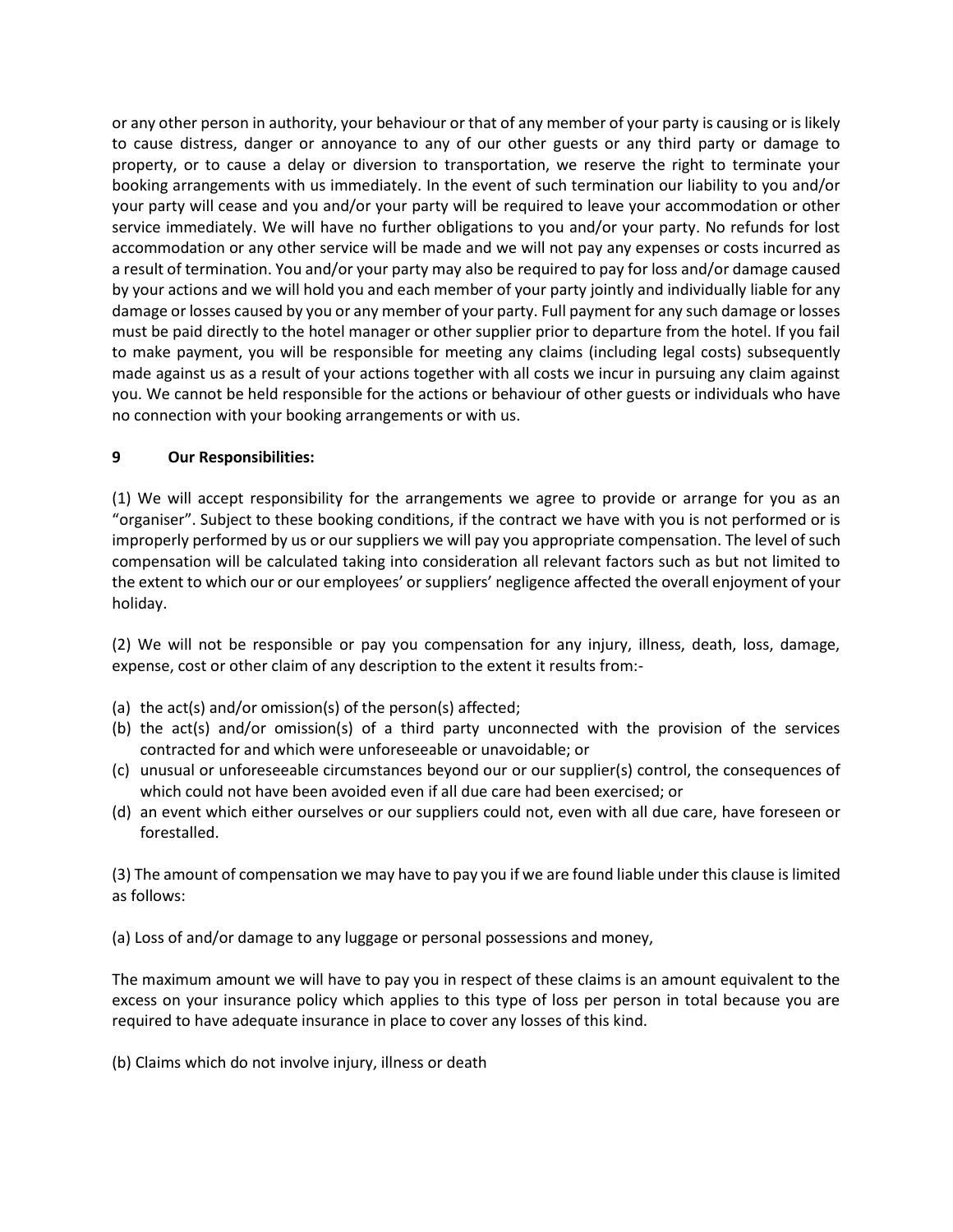The maximum amount we will have to pay you in respect of these claims is three times the price paid by or on behalf of the person(s) affected in total.

(c) Claims in respect of international travel by air, sea and rail, or any stay in a hotel

i) The extent of our liability will in all cases be limited as if we were carriers under the appropriate Conventions, which include The Warsaw/Montreal Convention (international travel by air); The Athens Convention (with respect to sea travel); The Berne/Cotif Convention (with respect to rail travel) and The Paris Convention (with respect to hotel arrangements). You can ask for copies of these Conventions from our offices. Please contact us by writing to Customer Services, 190-194 Main Street, Barrhead, Glasgow, G78 1SL. In addition, you agree that the operating carrier or transport company's own 'Conditions of Carriage' will apply to you on that journey. When arranging transportation for you, we rely on the terms and conditions contained within these international conventions and those 'Conditions of Carriage'. You acknowledge that all of the terms and conditions contained in those 'Conditions of Carriage' form part of your contract with us, as well as with the transport company and that those 'Conditions of Carriage' shall be deemed to be included by reference into this contract.

ii) In any circumstances in which a carrier is liable to you by virtue of the Denied Boarding Regulation 261/2004, any liability we may have to you under our contract with you, arising out of the same facts, is limited to the remedies provided under the Regulation as if (for this purpose only) we were a carrier.

iii) When making any payment, we are entitled to deduct any money which you have received or are entitled to receive from the transport provider or hotelier for the complaint or claim in question.

(4) Where any payment is made, the person(s) receiving it (and their parent or guardian if under 18 years) must also assign to ourselves or our insurers any rights they may have to pursue any third party and must provide ourselves and our insurers with all assistance we may reasonably require.

(5) Please note, we cannot accept any liability for any damage, loss or expense or other sum(s) of any description: (a) which on the basis of the information given to us by you concerning your booking prior to our accepting it, we could not have foreseen you would suffer or incur if we breached our contract with you; or (b) relate to any business.

(6) We will not accept responsibility for services or facilities which do not form part of our agreement or where they are not advertised in our brochure. For example any excursion you book whilst away, or any service or facility which your hotel or any other supplier agrees to provide for you.

## **10 Excursions**

Excursions or other tours that you may choose to book or pay for whilst you are on holiday are not part of your contracted arrangements with us. For any excursion or other tour that you book, your contract will be with the operator of the excursion or tour and not with us. We are not responsible for the provision of the excursion or tour or for anything that happens during the course of its provision by the operator.

#### **11 Passport, Visa and Immigration Requirements and Health Formalities**

It is your responsibility to check and fulfill the passport, visa, health and immigration requirements applicable to your itinerary. We can only provide general information about this. You must check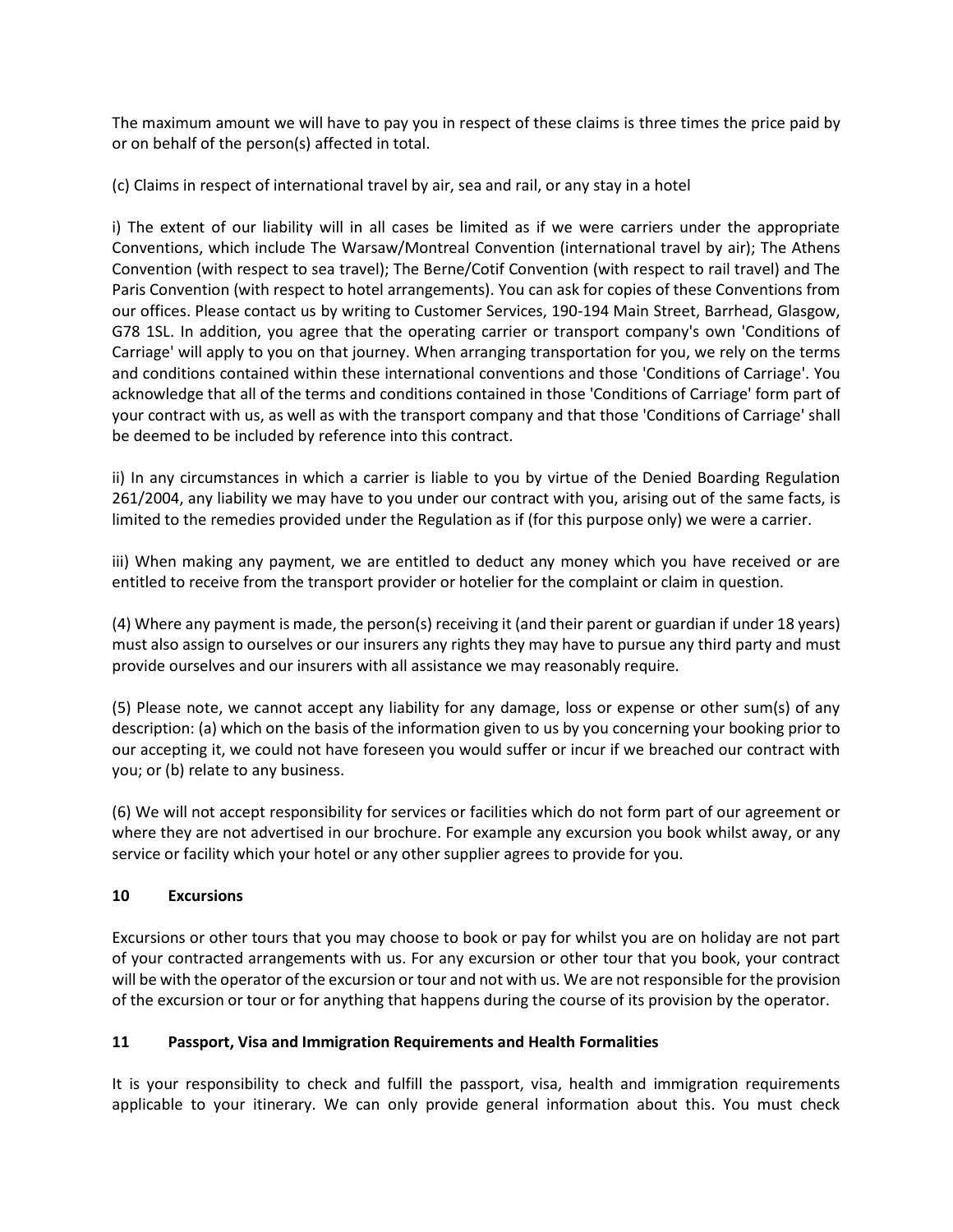requirements for your own specific circumstances with the relevant Embassies and/or Consulates and your own doctor as applicable. Requirements do change and you must check the up to date position in good time before departure.

Most countries now require passports to be valid for at least 6 months after your return date. If your passport is in its final year, you should check with the Embassy of the country you are visiting. For further information contact the Passport Office on 0870 5210410 or visit [www.passport.gov.uk](http://www.passport.gov.uk/)

Special conditions apply for travel to the USA, and all passengers must have individual machine readable passports. Please check [www.usembassy.org.uk.](http://www.usembassy.org.uk/) For European holidays you should obtain a completed and issued form EHIC prior to departure.

Up to date travel advice can be obtained from the Foreign and Commonwealth Office, visit [www.fco.gov.uk](http://www.fco.gov.uk/)

Non British passport holders, including other EU nationals, should obtain up to date advice on passport and visa requirements from the Embassy, High Commission or Consulate of your destination or country(ies) through which you are travelling.

We do not accept any responsibility if you cannot travel, or incur any other loss because you have not complied with any passport, visa, immigration requirements or health formalities. You agree to reimburse us in relation to any fines or other losses which we incur as a result of your failure to comply with any passport, visa, immigration requirements or health formalities.

## **12 Delays, Missed Transport Arrangements and other Travel Information**

If you or any member of your party misses your flight or other transport arrangement, it is cancelled or you are subject to a delay of over 3 hours for any reason, you must contact us and the airline or other transport supplier concerned immediately.

In the event that you experience difficulty on the occurrence of circumstances described in clauses 9 (2) (b) (c) or (d) of Section A of these booking conditions, we will provide you with prompt assistance. Where you experience a delay which is not owing to any failure by us, our employees or sub-contractors, this prompt assistance is likely to extend to providing help in locating refreshments, accommodation and communications but not paying for them. Any airline or other transport supplier may however pay for or provide refreshments and/or appropriate accommodation and you should make a claim directly to them. Subject to the other terms of these conditions, we will not be liable for any costs, fees or charges you incur in the above circumstances if you fail to obtain our prior authorisation before making your own travel arrangements.

We cannot accept liability for any delay which is due to any of the reasons set out in Section C(9) of these booking conditions (which includes the behaviour of any passenger(s) on any flight who, for example, fails to check in or board on time).

The carrier(s), flight timings and types of aircraft shown in this brochure or on our website and detailed on your confirmation invoice are for guidance only and are subject to alteration and confirmation. We shall inform you of the identity of the actual carrier(s) as soon as we become aware of it. The latest flight timings will be shown on your tickets which will be despatched to you approximately two weeks before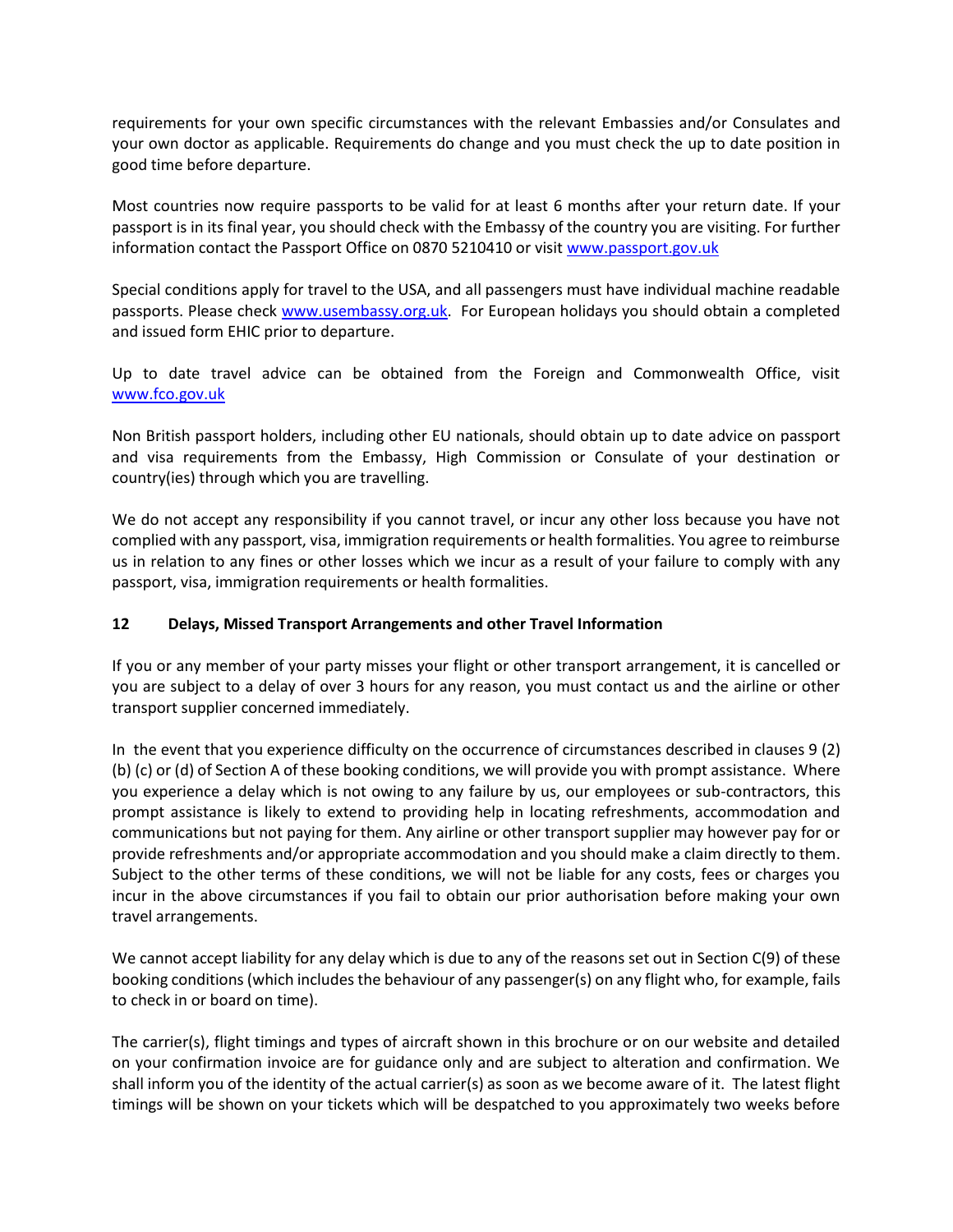departure. You should check your tickets very carefully immediately on receipt to ensure you have the correct flight times. If flight times change after tickets have been dispatched we will contact you as soon as we can to let you know.

Please note the existence of a "Community list" (available for inspection at [http://ec.europa.eu/transport/air-ban/list\\_en.htm\)](http://ec.europa.eu/transport/air-ban/list_en.htm) detailing air carriers that are subject to an operating ban with the EU Community.

Under EU Law, you have rights in some circumstances to refunds and/or compensation from the airline in cases of denied boarding, cancellation or delay to flights. Full details of these rights will be publicised at EU airports and will also be available from airlines. If the airline does not comply with these rules you should complain to the Civil Aviation Authority at [www.caa.co.uk/passengers.](http://www.caa.co.uk/passengers) Reimbursement in such cases is the responsibility of the airline and will not automatically entitle you to a refund of your holiday price from us. If, for any reason, you do not claim against the airline and make a claim for compensation from us, you must, at the time of payment of any compensation to you, make a complete assignment to us of the rights you have against the airline in relation to the claim that gives rise to that compensation payment. A delay or cancellation to your flight does not automatically entitle you to cancel any other arrangements even where those arrangements have been made in conjunction with your flight.

This website / brochure is our responsibility, as your tour operator. It is not issued on behalf of, and does not commit the airlines mentioned herein or any airline whose services are used in the course of your travel arrangements.

#### **SECTION B: AGENCY TERMS & CONDITIONS**

#### **Key points:**

When making your booking you enter into a contract with the applicable supplier(s) of the arrangements.

Your booking will be subject to these Agency Terms and Conditions and the specific booking conditions of the relevant supplier(s). You enter into a contract with us when we issue our confirmation invoice.

If you have paid a deposit, you must pay the full balance by the balance due date notified to you. If full payment is not received by the balance due date, we will notify the supplier who may cancel your booking and charge the cancellation fees set out in their booking conditions.

In certain circumstances we apply a service charge for the services we provide, in addition to any charge levied by the supplier (please see below)

Where specified, we act only as an agent of the supplier(s) of the travel arrangement(s) in respect of all bookings we take and/or make on your behalf. We accept no liability in relation to any contract you enter into or for any services or arrangements you purchase ("arrangements") or for the acts or omissions of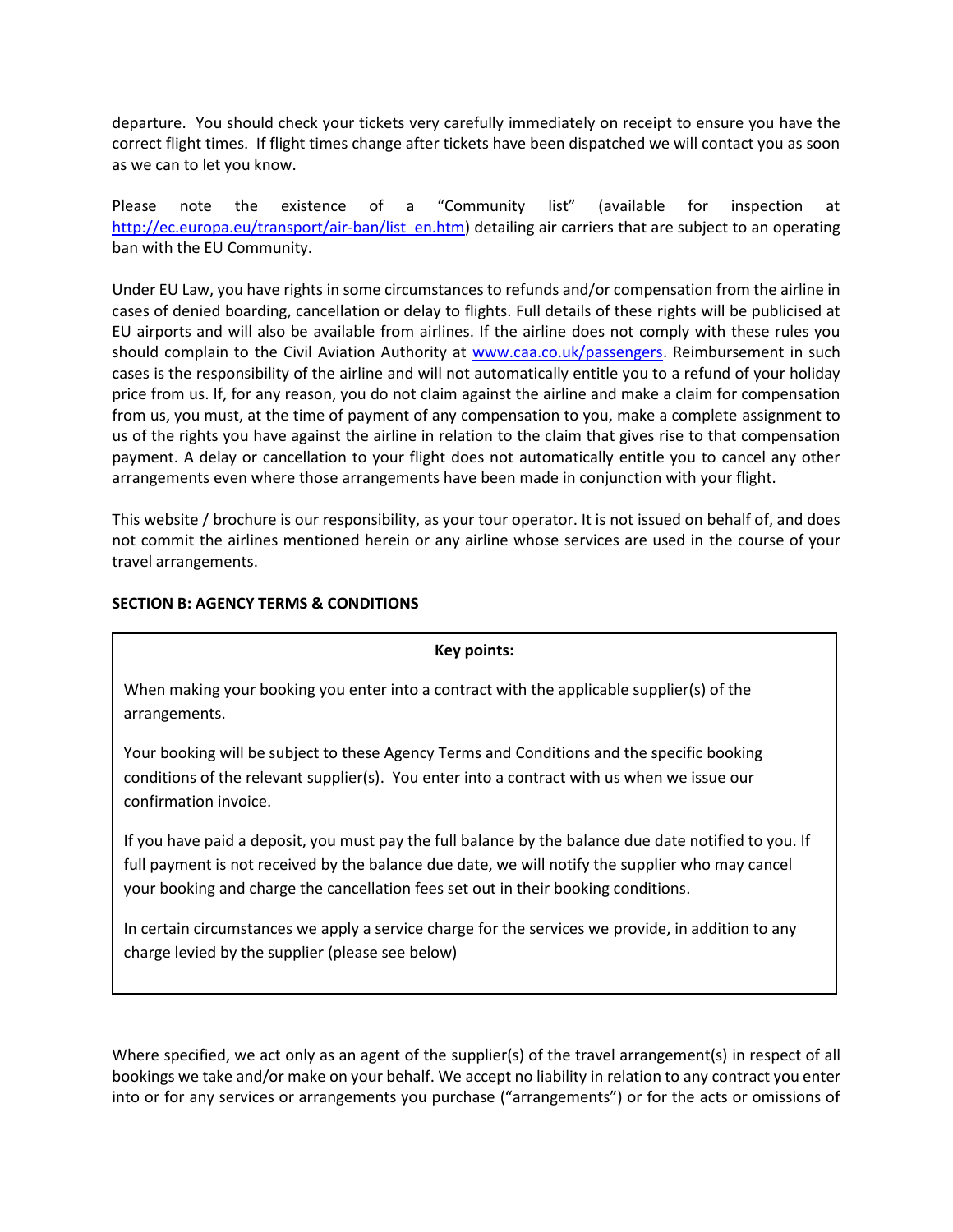any supplier(s) or other person(s) or party(ies) connected with any arrangements. For all arrangements, your contract will be with the supplier of the arrangements in question (the 'supplier(s)'). When making your booking we will arrange for you to enter into a contract with the applicable supplier(s) of the arrangements. Your booking will be subject to these Agency Terms and Conditions and the specific booking conditions of the relevant supplier(s) you contract with and you are advised to read both carefully prior to booking. The supplier's terms and conditions may limit and/or exclude the supplier's liability to you. Copies of applicable conditions are available on request from us.

# **1 Booking and payment**

A booking is made with a supplier when: (a) you tell us that you would like to accept our written or verbal quotation; (b) you pay the deposit as required by the supplier of the arrangements in question (or full payment if booking within 12 weeks of departure); (c) you pay all applicable insurance premiums and booking fees; and (d) we send you a booking confirmation on behalf of the supplier. If your confirmed arrangements include a flight, we (or the supplier) will also issue you with an ATOL Certificate.

Please check your confirmation and ATOL Certificate carefully and report any incorrect or incomplete information to us immediately. Please ensure that names are exactly as stated in the relevant passport. As we act only as booking agent, we have no responsibility for any errors in any documentation except where an error is made by us.

If you have paid a deposit, you must pay the full balance by the balance due date notified to you. If full payment is not received by the balance due date, we will notify the supplier who may cancel your booking and charge the cancellation fees set out in their booking conditions.

Except where otherwise advised or stated in the booking conditions of the supplier concerned, all monies you pay to us for arrangements will be held on behalf of the supplier(s) concerned, with the exception of payment taken for bookings covered by an ATOL (see Section C(2)).

# **2 Prices**

Please note that changes and errors sometimes occur. You must check the price of your chosen arrangements at the time of booking. We reserve the right to amend advertised prices at any time. We also reserve the right to correct errors in both advertised prices and prices for confirmed bookings.

## **3 Changes and cancellations by you**

Any cancellation or amendment request must be sent to us in writing, by email, fax or post. Proof of posting is not proof of receipt, therefore you are advised to also confirm all changes to our Customer Services Department by telephone. Please ensure that you have received written confirmation of any changes to your booking prior to travel. Whilst we will try to assist, we cannot guarantee that such requests will be met. Amendments and cancellations can only be accepted in accordance with the terms and conditions of the supplier of your arrangements. The supplier may charge the cancellation or amendment charges shown in their booking conditions (which may be as much as 100% of the cost of the travel arrangements and will normally increase closer to the date of departure).

Most scheduled airlines do not allow changes, and therefore full cancellation charges will usually apply. Most 'no frills' airlines have cancellation charges of 100% from time of booking. Flights on our own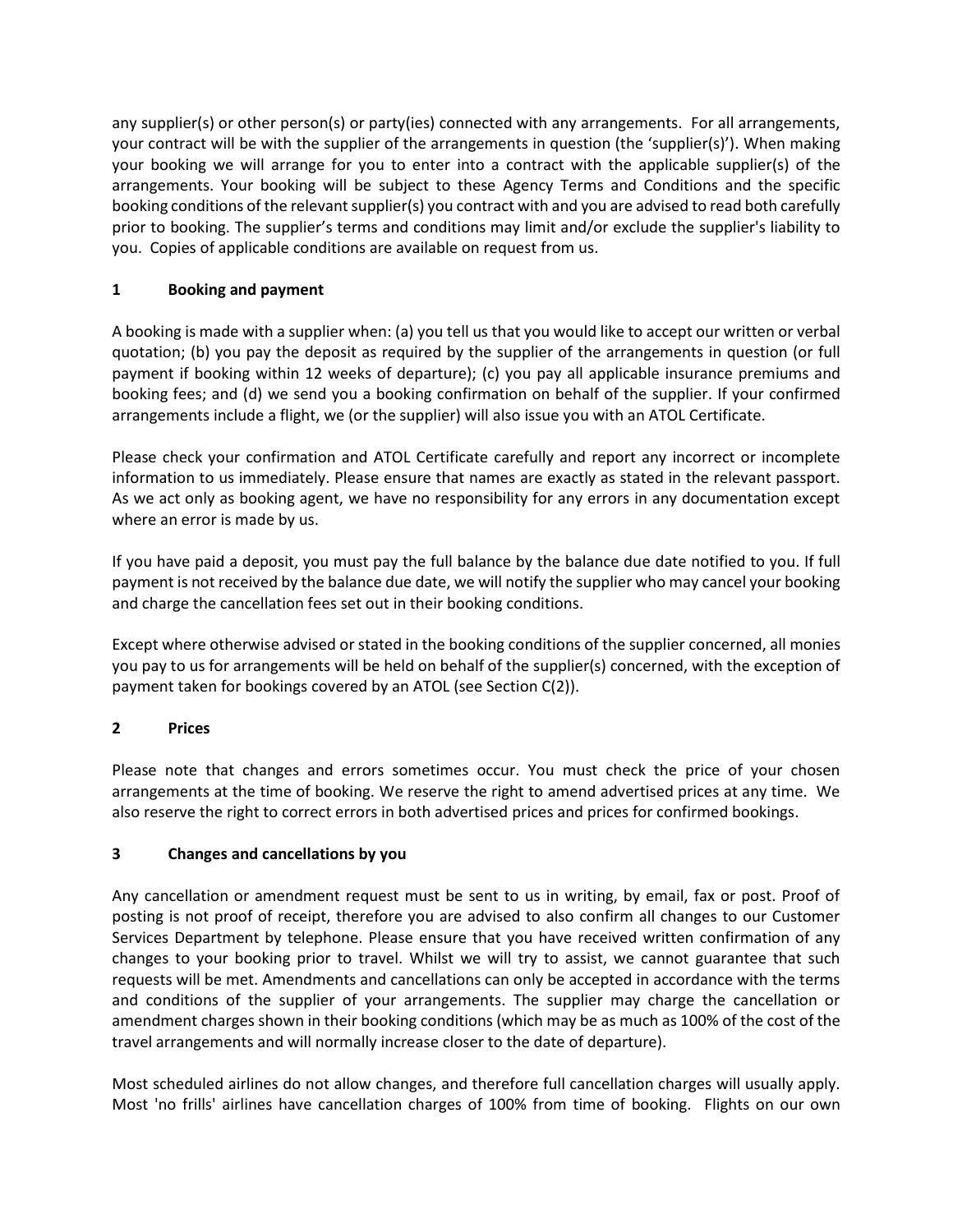European air charter programme allow for changes to be made outside 4 weeks before departure, and name changes up to 72 hours before departure.

## **4 Changes and cancellations by the Supplier**

We will inform you as soon as reasonably possible if the supplier needs to make a significant change to your confirmed arrangements or to cancel them. We will also liaise between you and the supplier in relation to any alternative arrangements offered by the supplier but we will have no further liability to you.

## **5 Our Service Charges**

In certain circumstances we apply a service charge for the services we provide, in addition to any charge levied by the supplier:

| <b>SERVICE</b>          | <b>CHARGE</b>                       |
|-------------------------|-------------------------------------|
| <b>Name Change</b>      | Supplier's charge + £25pp           |
| Date Change             | Supplier's charge + £20pp           |
| Amendment               | Supplier's charge + £30pp           |
| <b>Late Booking Fee</b> | Supplier's charge + £10 per booking |
| <b>Cancellation</b>     | Supplier's charge + £35 per booking |

## **6 Our responsibility for your booking**

Your contract is with the supplier and its booking conditions apply. As agent, we accept no responsibility for the actual provision of the arrangements. Our responsibilities are limited to making the booking in accordance with your instructions. We accept no responsibility for any information about the arrangements that we pass on to you in good faith. However, in the event that we are found liable to you on any basis whatsoever, our maximum liability to you is limited to twice the cost of your booking (or the appropriate proportion of this if not everyone on the booking is affected). We do not exclude or limit any liability for death or personal injury that arises as a result of our negligence or that of any of our employees whilst acting in the course of their employment.

## **7 Visa, passport and health requirements**

Unless you tell us otherwise, we are entitled to assume that all members of your party are British citizens who hold or will hold full British passports valid for the entire duration of the arrangements you chose to purchase. Information on visa, passport and health requirements, where given and applicable, is given on this basis, unless stated otherwise. Requirements may change and you are therefore strongly recommended to check the up to date position with the supplier of the arrangements, Passport Office, appropriate embassy, consulate or your doctor (as applicable) in good time before departure.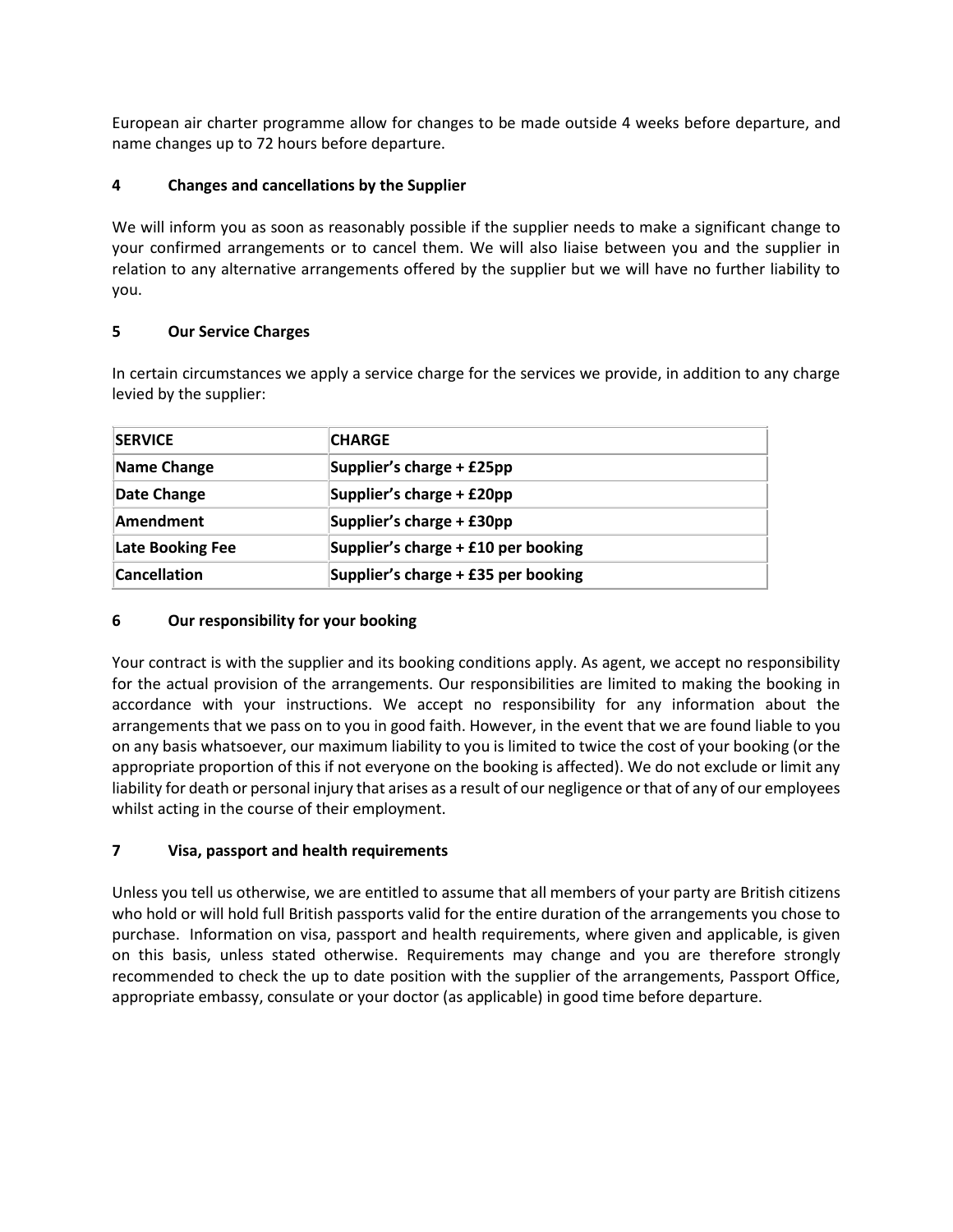#### **8 Complaints**

Because the contract for your arrangements is between you and the supplier, any queries or concerns should be addressed to them. If you have a problem whilst on holiday, we recommend that you should report this to the supplier or their agent immediately. If you fail to follow this procedure there will be less opportunity for the supplier to investigate and rectify your complaint. The amount of compensation you may be entitled to may therefore be reduced or extinguished as a result.

If you wish to complain when you return home, write to the supplier. You will see their name and contact details in any confirmation documents we send you. If the matter cannot be resolved and it involves us or another ABTA member then you have the option to use ABTA's ADR Scheme, approved by the Chartered Trading Standards Institute, see [www.abta.com.](http://www.abta.com/) You can also access the European Commission Online Dispute Resolution (ODR) at [http://ec.europa.eu/consumers/odr/.](http://ec.europa.eu/consumers/odr/) This ODR platform is a means of registering your complaint with us; it will not determine how your complaint should be resolved.

## **9 Financial Protection**

All the Package holidays we sell come with protection for your money. If you buy a single travel service then this might not apply. Package holidays are protected by the package organiser and we will provide you with their confirmation. Our Flight-Plus holidays are ATOL protected (our ATOL number is 5346).

When you buy an ATOL protected flight or flight inclusive holiday from us you will receive an ATOL Certificate. This lists what is financially protected, where you can get information on what this means for you and who to contact if things go wrong.

If, after selecting and paying for one travel service, you book additional travel services for your trip or holiday with us, you will NOT benefit from rights applying to packages under the Package Travel and Linked Travel Arrangements Regulations 2018.

Therefore, we will not be responsible for the proper performance of the individual travel services. In case of problems please contact the relevant service provider.

However, if you book any additional travel services during the same visit to or contact with us, the travel services will become part of a linked travel arrangement. In that case we have, as required by the Package Travel and Linked Travel Arrangements Regulations 2018, protection in place to refund your payments to us for services not performed because of our insolvency. Please note that this does not provide a refund in the event of the insolvency of the relevant service provider.

We are a Member of ABTA and we provide protection for your flight based travel services through our Air Travel Operators Licence number 5346.

We have taken out insolvency protection with ABTA. You can contact ABTA – The Travel Association at 30 Park Street, London, SE1 9EQ; claims@abta.co.uk; 02031170599 and through their website https://abta.com/holiday-help-and-complaints/abta-customer-support ) if services are denied because of our insolvency.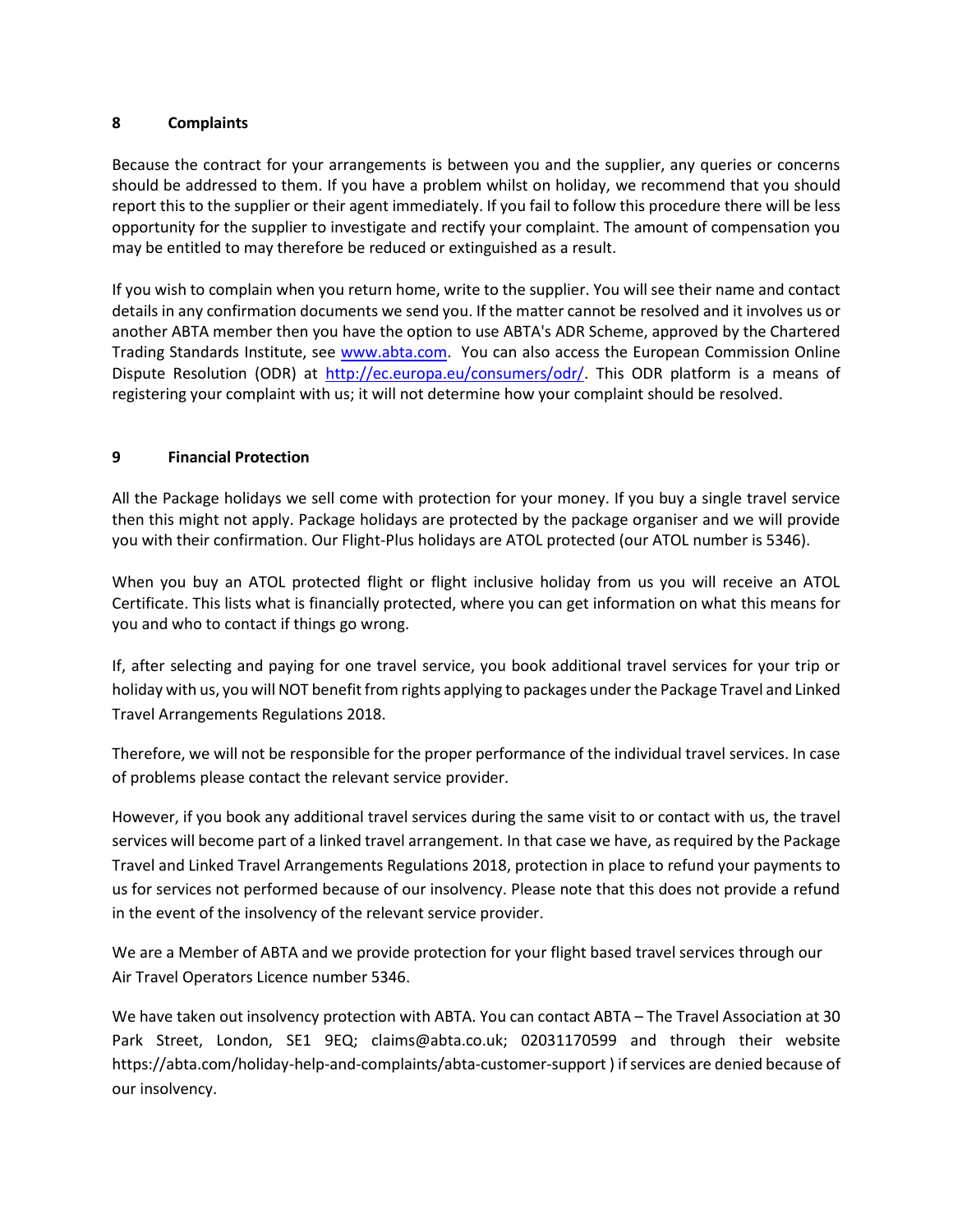Note: This insolvency protection does not cover contracts with parties other than with us, which can be performed despite our insolvency.

A copy of the Package Travel and Linked Travel Arrangements Regulations 2018 can be found at

http://www.legislation.gov.uk/uksi/2018/634/contents/made

## **10 Documentation & Information**

All descriptions and content on our website or otherwise issued by us is done so on behalf of the supplier(s) in question are intended to present a general idea of the services provided by the supplier(s) in question. Not all details of the relevant services can be included on our website. All services shown are subject to availability.

#### **SECTION C: ALL BOOKINGS**

#### **Key points:**

We operate a trust account controlled and administered by Professional Trustees to Travel Ltd. All money that you pay to us for travel arrangements requiring financial protection will be paid into that separate and designated trust account and will be held there on trust for the trustees of the Air Travel Trust.

Adequate travel insurance is a condition of your contract with either us or the supplier in question, as applicable.

All ratings are as provided by the relevant supplier. These are intended to give a guide to the services and facilities you should expect from your accommodation. Standards and ratings may vary between countries, as well as between suppliers. We cannot guarantee the accuracy of any ratings given.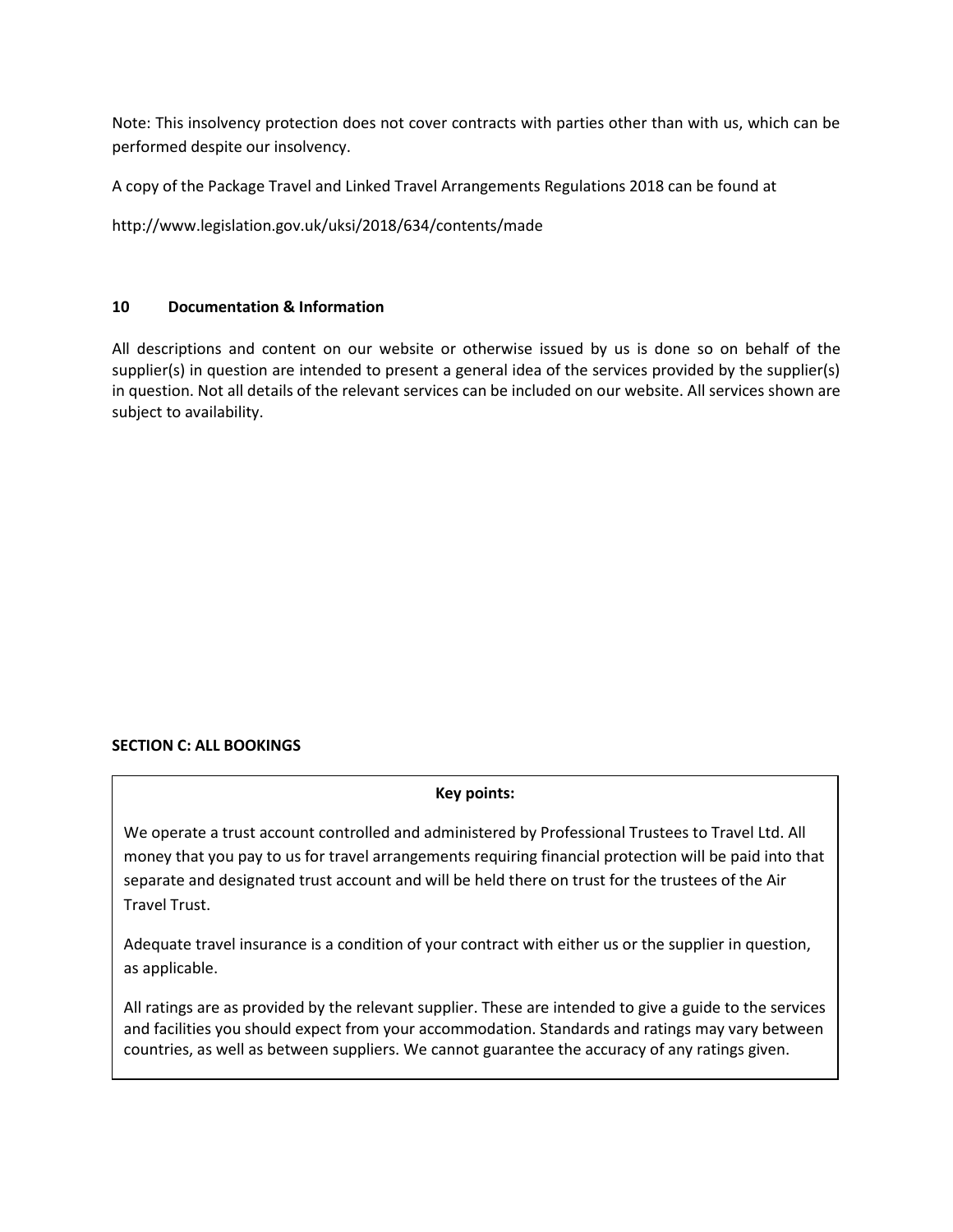## **1 Financial Protection**

We have described in the terms above how we provide financial security for flight inclusive Packages, and ATOL protected flights we sell under our ATOL (number 5346). As part of these arrangements, we operate a trust account controlled and administered by Professional Trustees to Travel Ltd. You agree that all money that you pay to us for travel arrangements requiring financial protection will be paid into that separate and designated trust account and will be held there on trust for the trustees of the Air Travel Trust (or in some cases for you) in accordance with a trust deed dated 30 March 2014 between us, Professional Trustees to Travel Ltd and the Air Travel Trustees. Money in that account will only be released in accordance with the terms of that deed. This means that in respect of all arrangements requiring protection, in the event of our insolvency, funds will be available to ensure that you are not left stranded abroad or will receive a refund of the money you have paid for an advance booking.

If you book arrangements other than an ATOL protected flight or Package from this brochure/website, your monies will not be financially protected. Please ask us for further details.

## **2 Payment generally and for ATOL Bookings**

Where any payment is made to us by way of a business credit card we reserve the right to charge an administration fee at a rate which will be notified to you before payment is processed and taken by us.

When you buy a flight-based holiday, all monies you pay to an authorised agent of ours is held by that agent on behalf of and for the benefit of the Trustees of the Air Travel Trust at all times. This is subject to the agent's obligation to pay it to us for so long as we do not fail. If we do fail, any money held at that time by the agent or subsequently accepted from you by the agent, is and continues to be held by that agent on behalf of and for the benefit of the Trustees of the Air Travel Trust without any obligation to pay that money to us. When you buy a holiday not including a flight, all monies you pay to the agent is held by it on our behalf at all times.

#### **3 ABTA**

We are a Member of ABTA, membership number 13759. We are obliged to maintain a high standard of service to you by ABTA's Code of Conduct. We can also offer you ABTA's scheme for the resolution of disputes which is approved by the Chartered Trading Standards Institute. If we can't resolve your complaint, go to [www.abta.com](http://www.abta.com/) to use ABTA's simple procedure. Further information on the Code and ABTA's assistance in resolving disputes can be found on [www.abta.com.](http://www.abta.com/) You can also access the European Commission Online Dispute (ODR) Resolution platform a[t http://ec.europa.eu/consumers/odr/.](http://ec.europa.eu/consumers/odr/) This ODR platform is a means of registering your complaint with us; it will not determine how your complaint should be resolved

#### **4 Insurance**

Adequate travel insurance is a condition of your contract with either us or the supplier in question, as applicable. You must take out a policy of insurance in order to cover you and your party against the cost of cancellation by you; the cost of assistance (including repatriation) in the event of accident or illness; loss of baggage and money; and other expenses. If we have issued your policy please check it carefully to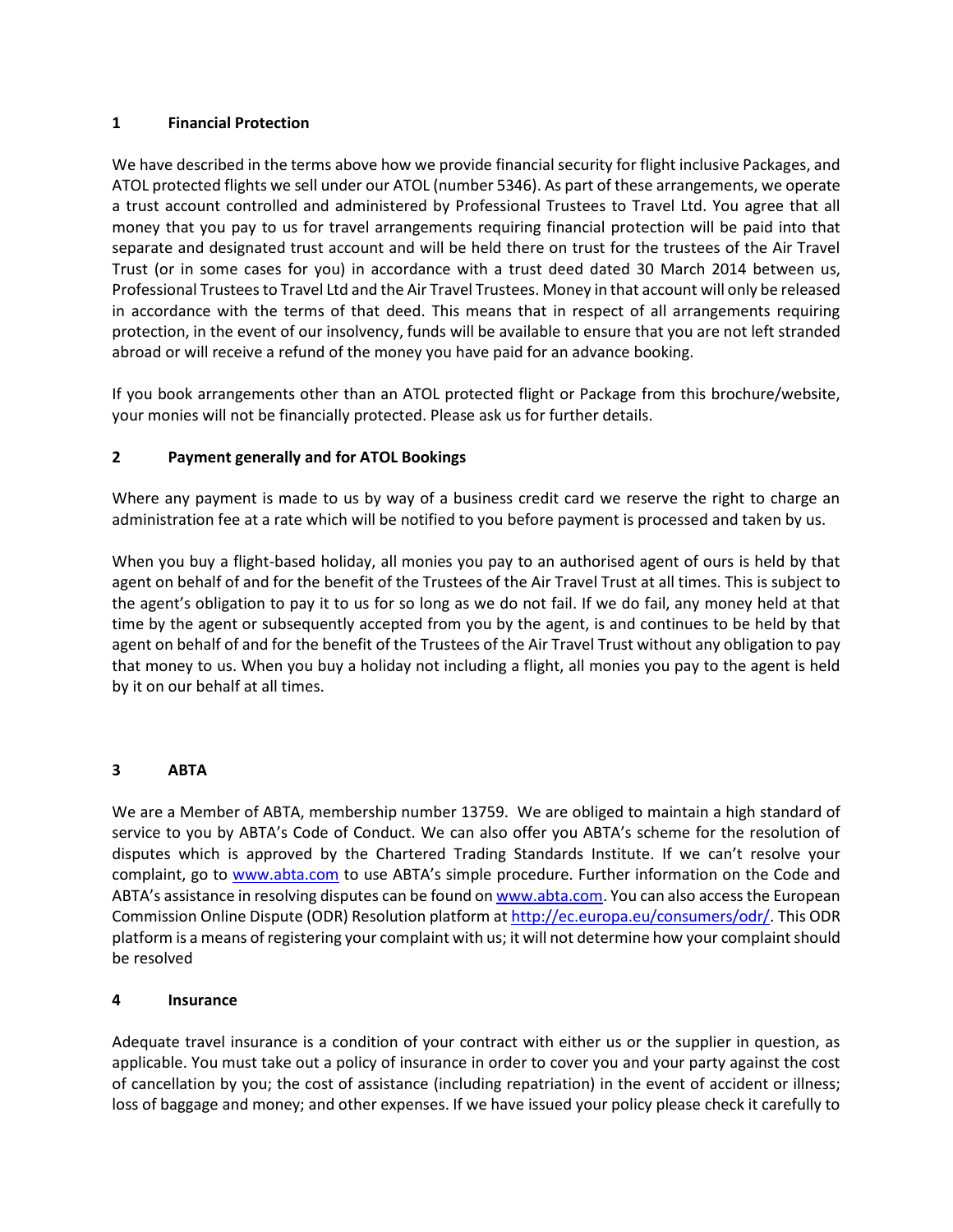ensure that all the details are correct and that all relevant information has been provided by you (eg. preexisting medical conditions). Failure to disclose relevant information will affect your insurance. If you fail to travel with adequate insurance cover we will not be liable for any losses in respect of which insurance cover would otherwise have been available.

# **5 Special requests**

If you have any special requests (for example dietary requirements, cots or room location), please let us know at the time of booking. We will pass on all such requests to the supplier, but we can't guarantee that they will be met and we will have no liability to you if they are not.

## **6 Jurisdiction and applicable law**

These Booking Conditions and any agreement to which they apply are governed in all respects by Scottish law. We both agree that any dispute, claim or other matter which arises between us out of or in connection with your contract or booking will be dealt with by the Courts of Scotland. You may, however, choose the law and jurisdiction of England and Wales, or Northern Ireland, if you live in one of those countries.

# **7 Accuracy**

We endeavour to ensure that all the information and prices both on our website and in our brochures are accurate, however occasionally changes and errors occur and we reserve the right to correct prices and other details in such circumstances. You must check the current price and all other details relating to the arrangements that you wish to book before your booking is confirmed.

# **8 Accommodation Ratings and Standards**

All ratings are as provided by the relevant supplier. These are intended to give a guide to the services and facilities you should expect from your accommodation. Standards and ratings may vary between countries, as well as between suppliers. We cannot guarantee the accuracy of any ratings given.

## **9 Force Majeure or Circumstances Beyond our Control**

Except where we say differently elsewhere in these booking conditions, we cannot pay any compensation, reimburse expenses, or cover losses for any amount or otherwise accept responsibility if, as a result of circumstances beyond our control, we have to change your Holiday or Single Component after booking, or we, or our suppliers, cannot supply your Holiday / Single Component, as we, or they, had agreed. When we refer to circumstances beyond our control we mean any event that we, or the supplier in question, could not foresee or avoid, even after taking all reasonable care. Such circumstances will usually include, but are not limited to, war, threat of war, airport closures, airspace closures (as well as other air traffic management decisions which may give rise to long or overnight delays or cancellations of one or more flights), epidemic, significant risks to human health such as the outbreak of a serious disease at the travel destination, natural or nuclear disaster, serious security problems such as terrorist activity, civil unrest or events arising out of political instability, industrial dispute or strikes, bad weather (actual or threatened),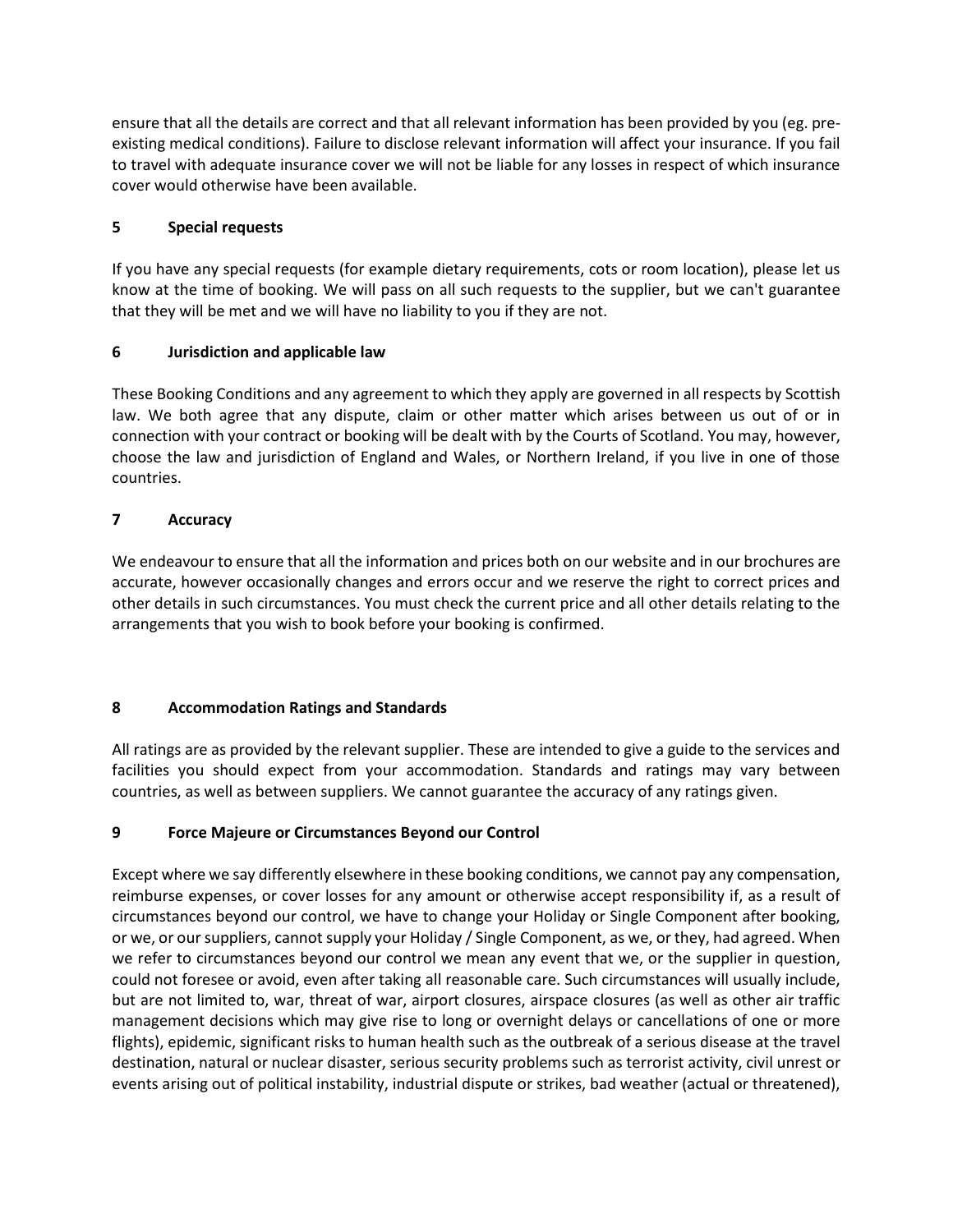Foreign Office advising against travel to a particular destination and significant building work taking place outside of your accommodation (such as resort development).

## **10 Disabilities and Medical Problems**

We are not a specialist disabled holiday company, but we will do our utmost to cater for any special requirements you may have. If you or any member of your party has any medical problem or disability which may affect your stay, please provide us with full details before we confirm your booking so that we can try to advise you as to the suitability of your chosen arrangements. We may require you to produce a doctor's certificate certifying that you are fit to participate in the tour. Acting reasonably, if we are unable to properly accommodate the needs of the person(s) concerned, we will not confirm your booking or if you did not give us full details at the time of booking, we will cancel it and impose applicable cancellation charges when we become aware of these details.

## **11 Conditions of Suppliers**

Many of the services which make up your holiday are provided by independent suppliers. Those suppliers provide these services in accordance with their own terms and conditions which will form part of your contract with them. Some of these terms and conditions may limit or exclude the supplier's liability to you, usually in accordance with applicable International Conventions. Copies of the relevant parts of these terms and conditions are available on request from us or the supplier concerned.

## **12 Data Protection and Privacy**

Please read our data protection and privacy policy (see <http://www.barrheadtravel.co.uk/privacy-policy> for full information regarding the way in which we use and store your personal data).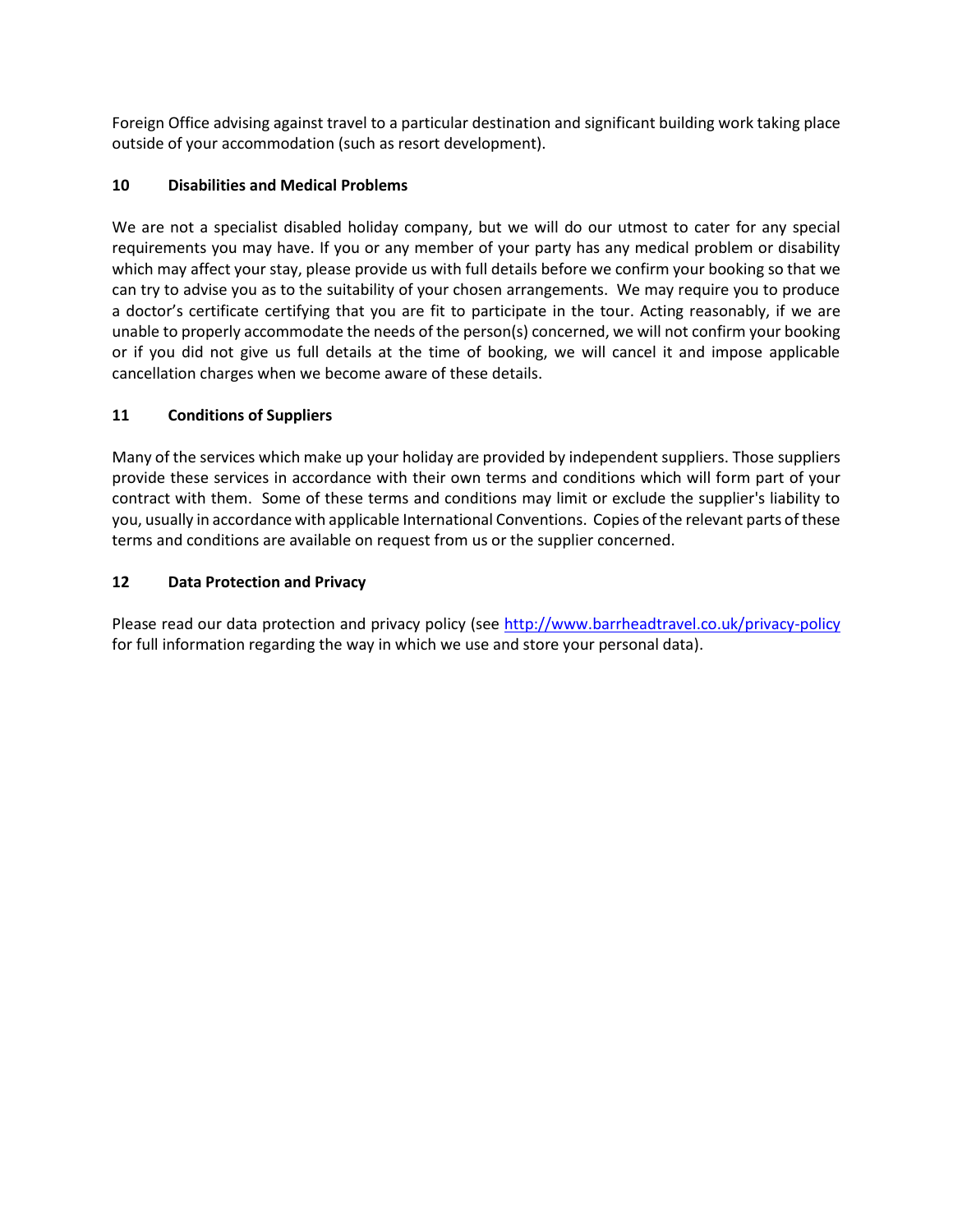# **Information under the Package Travel and Linked Travel Arrangements Regulations 2018 for those to whom we provide package travel services under Section A**

The combination of travel services offered to you is a package within the meaning of the Package Travel and Linked Travel Arrangements Regulations 2018.

Therefore you will benefit from all EU rights applying to the packages. Barrhead Travel Services Limited will be fully responsible for the proper performance of the package as a whole.

Additionally, as required by law, Barrhead Travel Services Limited has protection in place to refund your payments and, where transport is included in the package, to ensure your repatriation in the event that it becomes insolvent.

# **Key rights under the Package Travel and Linked Travel Arrangements Regulations 2018 for those to whom we provide package travel services under Section A**

- Travellers will receive all essential information about the package before concluding the package travel contract.
- There is always at least one trader who is liable for the proper performance of all the travel services included in the contract.
- Travellers are given an emergency telephone number or details of a contact point where they can get in touch with the organiser or the travel agent.
- Travellers may transfer the package to another person, on reasonable notice and possibly subject to additional costs.
- The price of the package may only be increased if specific costs rise (for instance fuel prices), and if expressly provided for in the contract, and in any event not later than 20 days before the start of the package. If the price increase exceeds 8% of the price of the package, the traveller may terminate the contract. If the organiser reserves the right to a price increase, the traveller has a right to a price reduction if there is a decrease in the relevant costs.
- Travellers may terminate the contract without paying any termination fee and get a full refund of any payments if any of the essential elements of the package, other than the price, has changed significantly. If before the start of the package the trader responsible for the package cancels the package, travellers are entitled to a refund and compensation where appropriate.
- Travellers may terminate the contract without paying any termination fee before the start of the package in the event of exceptional circumstances, for instance if there are serious security problems at the destination which are likely to affect the package.
- Additionally, travellers may at any time before the start of the package terminate the contract in return for an appropriate and justifiable termination fee.
- If, after the start of the package, significant elements of the package cannot be provided as agreed, suitable alternative arrangements will have to be offered to the traveller at no extra cost. Travellers may terminate the contract without paying any termination fee, where services